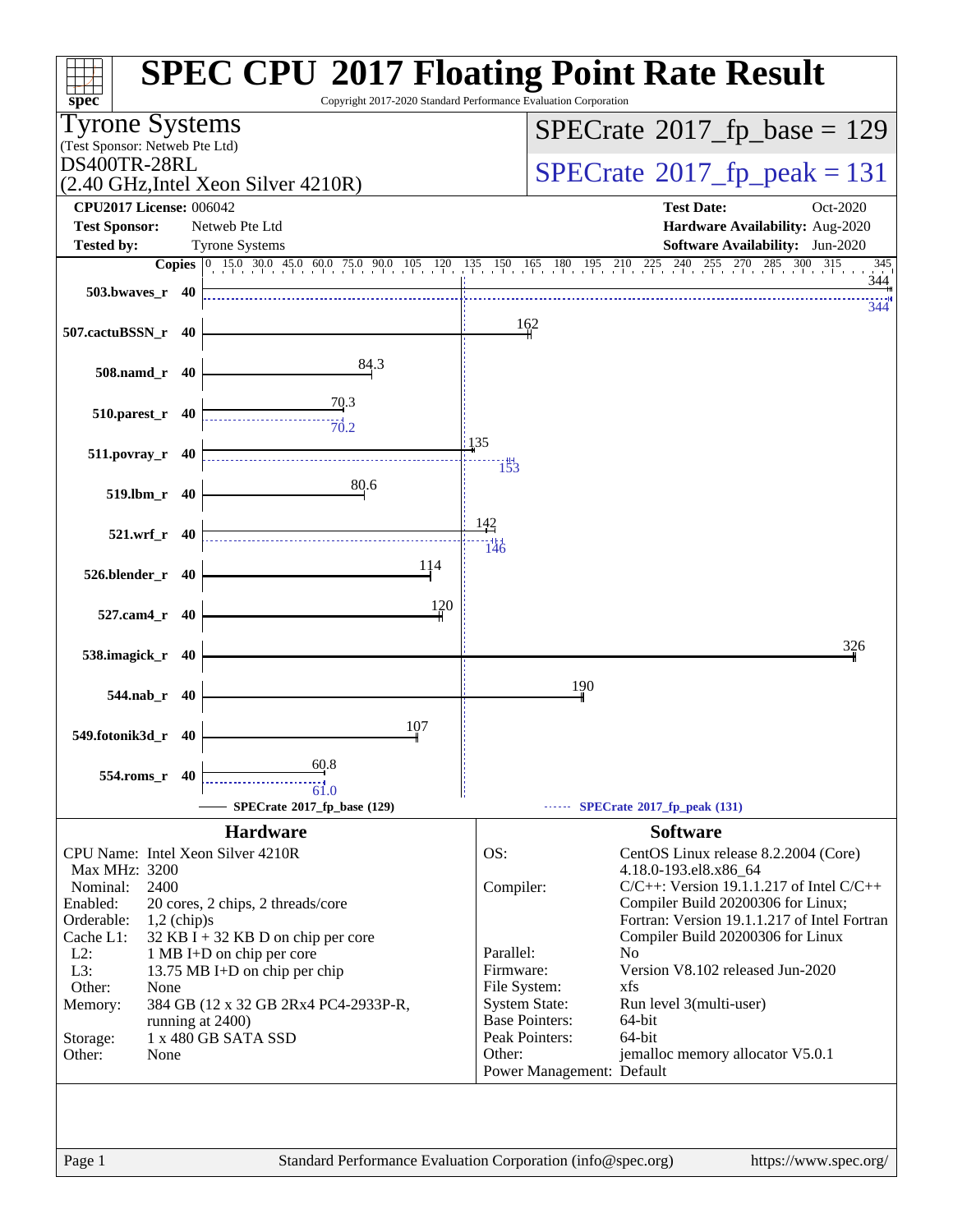Copyright 2017-2020 Standard Performance Evaluation Corporation

#### Tyrone Systems

(Test Sponsor: Netweb Pte Ltd)

(2.40 GHz,Intel Xeon Silver 4210R)

# $SPECTate$ <sup>®</sup>[2017\\_fp\\_base =](http://www.spec.org/auto/cpu2017/Docs/result-fields.html#SPECrate2017fpbase) 129

## $D$ S400TR-28RL<br>(2.40 GHz Intel Xeon Silver 4210R)  $S$ PECrate®[2017\\_fp\\_peak = 1](http://www.spec.org/auto/cpu2017/Docs/result-fields.html#SPECrate2017fppeak)31

**[CPU2017 License:](http://www.spec.org/auto/cpu2017/Docs/result-fields.html#CPU2017License)** 006042 **[Test Date:](http://www.spec.org/auto/cpu2017/Docs/result-fields.html#TestDate)** Oct-2020 **[Test Sponsor:](http://www.spec.org/auto/cpu2017/Docs/result-fields.html#TestSponsor)** Netweb Pte Ltd **[Hardware Availability:](http://www.spec.org/auto/cpu2017/Docs/result-fields.html#HardwareAvailability)** Aug-2020 **[Tested by:](http://www.spec.org/auto/cpu2017/Docs/result-fields.html#Testedby)** Tyrone Systems **[Software Availability:](http://www.spec.org/auto/cpu2017/Docs/result-fields.html#SoftwareAvailability)** Jun-2020

### **[Results Table](http://www.spec.org/auto/cpu2017/Docs/result-fields.html#ResultsTable)**

|                                  | <b>Base</b>   |                |            |                | <b>Peak</b> |                |       |               |                |              |                |              |                |              |
|----------------------------------|---------------|----------------|------------|----------------|-------------|----------------|-------|---------------|----------------|--------------|----------------|--------------|----------------|--------------|
| <b>Benchmark</b>                 | <b>Copies</b> | <b>Seconds</b> | Ratio      | <b>Seconds</b> | Ratio       | <b>Seconds</b> | Ratio | <b>Copies</b> | <b>Seconds</b> | <b>Ratio</b> | <b>Seconds</b> | <b>Ratio</b> | <b>Seconds</b> | <b>Ratio</b> |
| 503.bwaves_r                     | 40            | 1165           | 344        | 1171           | 343         | 1167           | 344   | 40            | 1164           | 345          | <b>1166</b>    | 344          | 1170           | 343          |
| 507.cactuBSSN r                  | 40            | 312            | <b>162</b> | 312            | 162         | 308            | 164   | 40            | 312            | 162          | 312            | 162          | 308            | 164          |
| $508$ .namd $r$                  | 40            | 451            | 84.3       | 450            | 84.4        | 451            | 84.3  | 40            | 451            | 84.3         | 450            | 84.4         | 451            | 84.3         |
| 510.parest_r                     | 40            | 1490           | 70.2       | 1488           | 70.3        | 1489           | 70.3  | 40            | 1490           | 70.2         | 1490           | 70.2         | 1493           | 70.1         |
| 511.povray_r                     | 40            | 694            | 135        | 693            | 135         | 688            | 136   | 40            | 601            | 155          | 614            | 152          | 609            | <u>153</u>   |
| 519.lbm r                        | 40            | 522            | 80.8       | 523            | 80.6        | 523            | 80.6  | 40            | 522            | 80.8         | 523            | 80.6         | 523            | 80.6         |
| $521.wrf_r$                      | 40            | 613            | 146        | 632            | 142         | 632            | 142   | 40            | 612            | <b>146</b>   | 598            | 150          | 619            | 145          |
| 526.blender r                    | 40            | 535            | 114        | 536            | 114         | 535            | 114   | 40            | 535            | <b>114</b>   | 536            | 114          | 535            | 114          |
| 527.cam4 r                       | 40            | 584            | 120        | 584            | 120         | 592            | 118   | 40            | 584            | <b>120</b>   | 584            | 120          | 592            | 118          |
| 538.imagick_r                    | 40            | 305            | 326        | 306            | 325         | 305            | 326   | 40            | <u>305</u>     | 326          | 306            | 325          | 305            | 326          |
| $544$ .nab_r                     | 40            | 356            | 189        | 354            | 190         | 354            | 190   | 40            | 356            | 189          | 354            | 190          | 354            | <b>190</b>   |
| 549.fotonik3d r                  | 40            | 1461           | 107        | 1453           | 107         | 1454           | 107   | 40            | 1461           | 107          | 1453           | 107          | 1454           | 107          |
| $554$ .roms $r$                  | 40            | 1041           | 61.1       | 1046           | 60.8        | 1045           | 60.8  | 40            | 1042           | 61.0         | 1039           | 61.2         | 1047           | 60.7         |
| $SPECrate^{\circ}2017$ fp base = | 129           |                |            |                |             |                |       |               |                |              |                |              |                |              |

**[SPECrate](http://www.spec.org/auto/cpu2017/Docs/result-fields.html#SPECrate2017fppeak)[2017\\_fp\\_peak =](http://www.spec.org/auto/cpu2017/Docs/result-fields.html#SPECrate2017fppeak) 131**

Results appear in the [order in which they were run.](http://www.spec.org/auto/cpu2017/Docs/result-fields.html#RunOrder) Bold underlined text [indicates a median measurement.](http://www.spec.org/auto/cpu2017/Docs/result-fields.html#Median)

#### **[Submit Notes](http://www.spec.org/auto/cpu2017/Docs/result-fields.html#SubmitNotes)**

 The numactl mechanism was used to bind copies to processors. The config file option 'submit' was used to generate numactl commands to bind each copy to a specific processor. For details, please see the config file.

### **[Operating System Notes](http://www.spec.org/auto/cpu2017/Docs/result-fields.html#OperatingSystemNotes)**

Stack size set to unlimited using "ulimit -s unlimited"

### **[Environment Variables Notes](http://www.spec.org/auto/cpu2017/Docs/result-fields.html#EnvironmentVariablesNotes)**

Environment variables set by runcpu before the start of the run: LD\_LIBRARY\_PATH = "/home/cpu2017/lib/intel64:/home/cpu2017/je5.0.1-64" MALLOC\_CONF = "retain:true"

### **[General Notes](http://www.spec.org/auto/cpu2017/Docs/result-fields.html#GeneralNotes)**

 Binaries compiled on a system with 2x Intel Xeon 4214R CPU + 384 GB RAM memory using Centos 8.2 x86\_64 Transparent Huge Pages enabled by default Prior to runcpu invocation Filesystem page cache synced and cleared with: sync; echo 3> /proc/sys/vm/drop\_caches

**(Continued on next page)**

| Page 2<br>Standard Performance Evaluation Corporation (info@spec.org)<br>https://www.spec.org/ |
|------------------------------------------------------------------------------------------------|
|------------------------------------------------------------------------------------------------|

**[spec](http://www.spec.org/)**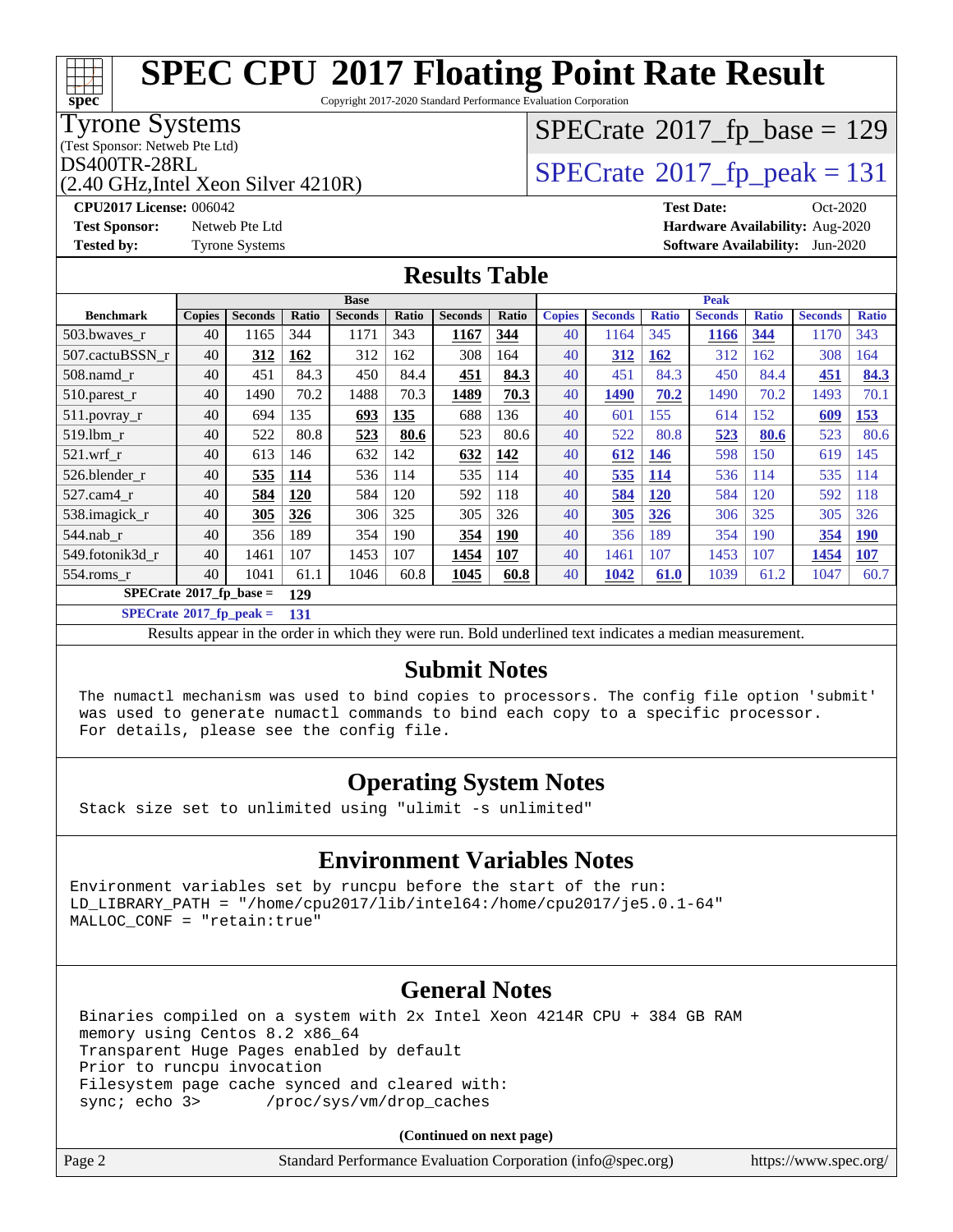Copyright 2017-2020 Standard Performance Evaluation Corporation

(Test Sponsor: Netweb Pte Ltd) Tyrone Systems

**[spec](http://www.spec.org/)**

 $\pm\pm\prime$ 

 $SPECrate$ <sup>®</sup>[2017\\_fp\\_base =](http://www.spec.org/auto/cpu2017/Docs/result-fields.html#SPECrate2017fpbase) 129

(2.40 GHz,Intel Xeon Silver 4210R)

DS400TR-28RL<br> $(2.40 \text{ GHz Intel Xeon Silver } 4210R)$  [SPECrate](http://www.spec.org/auto/cpu2017/Docs/result-fields.html#SPECrate2017fppeak)®[2017\\_fp\\_peak = 1](http://www.spec.org/auto/cpu2017/Docs/result-fields.html#SPECrate2017fppeak)31

**[CPU2017 License:](http://www.spec.org/auto/cpu2017/Docs/result-fields.html#CPU2017License)** 006042 **[Test Date:](http://www.spec.org/auto/cpu2017/Docs/result-fields.html#TestDate)** Oct-2020

**[Test Sponsor:](http://www.spec.org/auto/cpu2017/Docs/result-fields.html#TestSponsor)** Netweb Pte Ltd **[Hardware Availability:](http://www.spec.org/auto/cpu2017/Docs/result-fields.html#HardwareAvailability)** Aug-2020 **[Tested by:](http://www.spec.org/auto/cpu2017/Docs/result-fields.html#Testedby)** Tyrone Systems **[Software Availability:](http://www.spec.org/auto/cpu2017/Docs/result-fields.html#SoftwareAvailability)** Jun-2020

### **[General Notes \(Continued\)](http://www.spec.org/auto/cpu2017/Docs/result-fields.html#GeneralNotes)**

|                                                   | is mitigated in the system as tested and documented.<br>Yes: The test sponsor attests, as of date of publication, that CVE-2017-5715 (Spectre variant 2)        |                       |
|---------------------------------------------------|-----------------------------------------------------------------------------------------------------------------------------------------------------------------|-----------------------|
|                                                   | is mitigated in the system as tested and documented.                                                                                                            |                       |
| jemalloc, a general purpose malloc implementation |                                                                                                                                                                 |                       |
|                                                   | built with the RedHat Enterprise 7.5, and the system compiler gcc 4.8.5<br>sources available from jemalloc.net or https://github.com/jemalloc/jemalloc/releases |                       |
|                                                   |                                                                                                                                                                 |                       |
|                                                   | <b>Platform Notes</b>                                                                                                                                           |                       |
| Sysinfo program /home/cpu2017/bin/sysinfo         |                                                                                                                                                                 |                       |
|                                                   | Rev: r6365 of 2019-08-21 295195f888a3d7edble6e46a485a0011                                                                                                       |                       |
|                                                   | running on localhost.localdomain Sat Oct 3 15:20:47 2020                                                                                                        |                       |
|                                                   | SUT (System Under Test) info as seen by some common utilities.                                                                                                  |                       |
| For more information on this section, see         |                                                                                                                                                                 |                       |
|                                                   | https://www.spec.org/cpu2017/Docs/config.html#sysinfo                                                                                                           |                       |
| From /proc/cpuinfo                                |                                                                                                                                                                 |                       |
| 2 "physical id"s (chips)                          | model name: $Intel(R)$ Xeon(R) Silver 4210R CPU @ 2.40GHz                                                                                                       |                       |
| 40 "processors"                                   |                                                                                                                                                                 |                       |
|                                                   | cores, siblings (Caution: counting these is hw and system dependent. The following                                                                              |                       |
| cpu cores : 10                                    | excerpts from /proc/cpuinfo might not be reliable. Use with caution.)                                                                                           |                       |
| siblings : 20                                     |                                                                                                                                                                 |                       |
|                                                   | physical 0: cores 0 1 2 3 4 8 9 10 11 12                                                                                                                        |                       |
|                                                   | physical 1: cores 0 1 2 3 4 8 9 10 11 12                                                                                                                        |                       |
| From 1scpu:                                       |                                                                                                                                                                 |                       |
| Architecture:<br>CPU op-mode(s): $32-bit, 64-bit$ | x86 64                                                                                                                                                          |                       |
| Byte Order: Little Endian                         |                                                                                                                                                                 |                       |
| CPU(s):                                           | 40                                                                                                                                                              |                       |
| On-line CPU(s) list: $0-39$                       |                                                                                                                                                                 |                       |
| Thread(s) per core:<br>$Core(s)$ per socket:      | 2<br>10                                                                                                                                                         |                       |
| Socket(s):                                        | 2                                                                                                                                                               |                       |
| NUMA node(s):                                     | $\overline{2}$                                                                                                                                                  |                       |
| Vendor ID:                                        | GenuineIntel                                                                                                                                                    |                       |
| CPU family:                                       | 6                                                                                                                                                               |                       |
|                                                   | (Continued on next page)                                                                                                                                        |                       |
| Page 3                                            | Standard Performance Evaluation Corporation (info@spec.org)                                                                                                     | https://www.spec.org/ |
|                                                   |                                                                                                                                                                 |                       |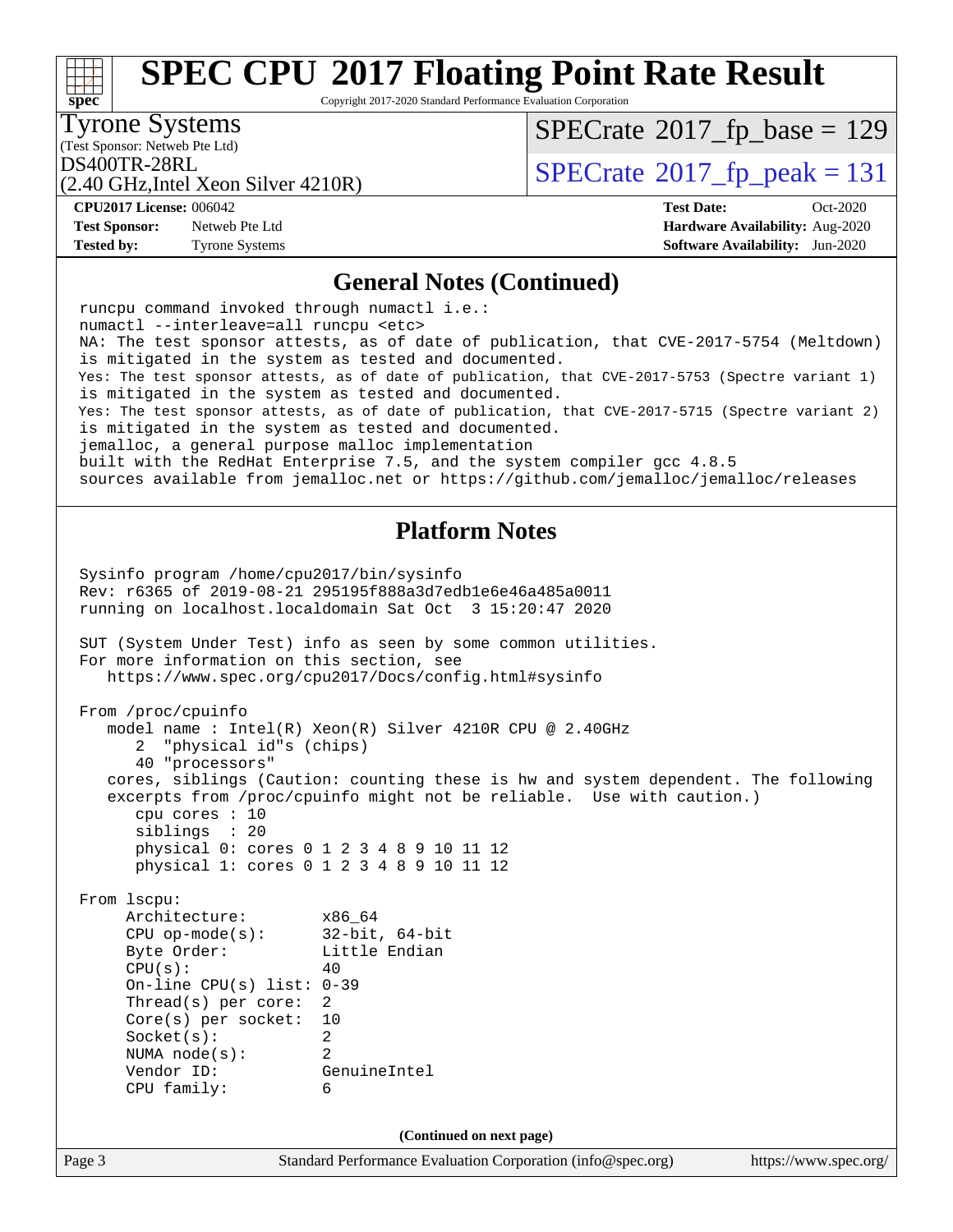Copyright 2017-2020 Standard Performance Evaluation Corporation

Tyrone Systems

**[spec](http://www.spec.org/)**

(Test Sponsor: Netweb Pte Ltd)

(2.40 GHz,Intel Xeon Silver 4210R)

 $SPECTate$ <sup>®</sup>[2017\\_fp\\_base =](http://www.spec.org/auto/cpu2017/Docs/result-fields.html#SPECrate2017fpbase) 129

 $DS400TR-28RL$ <br>(2.40 GHz Intel Xeon Silver 4210R) [SPECrate](http://www.spec.org/auto/cpu2017/Docs/result-fields.html#SPECrate2017fppeak)®[2017\\_fp\\_peak = 1](http://www.spec.org/auto/cpu2017/Docs/result-fields.html#SPECrate2017fppeak)31

**[Test Sponsor:](http://www.spec.org/auto/cpu2017/Docs/result-fields.html#TestSponsor)** Netweb Pte Ltd **[Hardware Availability:](http://www.spec.org/auto/cpu2017/Docs/result-fields.html#HardwareAvailability)** Aug-2020

**[CPU2017 License:](http://www.spec.org/auto/cpu2017/Docs/result-fields.html#CPU2017License)** 006042 **[Test Date:](http://www.spec.org/auto/cpu2017/Docs/result-fields.html#TestDate)** Oct-2020 **[Tested by:](http://www.spec.org/auto/cpu2017/Docs/result-fields.html#Testedby)** Tyrone Systems **[Software Availability:](http://www.spec.org/auto/cpu2017/Docs/result-fields.html#SoftwareAvailability)** Jun-2020

#### **[Platform Notes \(Continued\)](http://www.spec.org/auto/cpu2017/Docs/result-fields.html#PlatformNotes)**

Model:<br>Model name: Intel(R) Xeon(R) Silver 4210R CPU @ 2.40GHz Stepping: 7 CPU MHz: 2894.757 CPU max MHz: 3200.0000 CPU min MHz: 1000.0000 BogoMIPS: 4800.00 Virtualization: VT-x L1d cache: 32K L1i cache: 32K L2 cache: 1024K L3 cache: 14080K NUMA node0 CPU(s): 0-9,20-29 NUMA node1 CPU(s): 10-19,30-39 Flags: fpu vme de pse tsc msr pae mce cx8 apic sep mtrr pge mca cmov pat pse36 clflush dts acpi mmx fxsr sse sse2 ss ht tm pbe syscall nx pdpe1gb rdtscp lm constant\_tsc art arch\_perfmon pebs bts rep\_good nopl xtopology nonstop\_tsc cpuid aperfmperf pni pclmulqdq dtes64 monitor ds\_cpl vmx smx est tm2 ssse3 sdbg fma cx16 xtpr pdcm pcid dca sse4\_1 sse4\_2 x2apic movbe popcnt tsc\_deadline\_timer aes xsave avx f16c rdrand lahf\_lm abm 3dnowprefetch cpuid\_fault epb cat\_l3 cdp\_l3 invpcid\_single intel\_ppin ssbd mba ibrs ibpb stibp ibrs\_enhanced tpr\_shadow vnmi flexpriority ept vpid fsgsbase tsc\_adjust bmi1 hle avx2 smep bmi2 erms invpcid rtm cqm mpx rdt\_a avx512f avx512dq rdseed adx smap clflushopt clwb intel\_pt avx512cd avx512bw avx512vl xsaveopt xsavec xgetbv1 xsaves cqm\_llc cqm\_occup\_llc cqm\_mbm\_total cqm\_mbm\_local dtherm ida arat pln pts hwp hwp\_act\_window hwp\_epp hwp\_pkg\_req pku ospke avx512\_vnni md\_clear flush\_l1d arch\_capabilities /proc/cpuinfo cache data cache size : 14080 KB From numactl --hardware WARNING: a numactl 'node' might or might not correspond to a physical chip. available: 2 nodes (0-1) node 0 cpus: 0 1 2 3 4 5 6 7 8 9 20 21 22 23 24 25 26 27 28 29 node 0 size: 192108 MB node 0 free: 178779 MB node 1 cpus: 10 11 12 13 14 15 16 17 18 19 30 31 32 33 34 35 36 37 38 39 node 1 size: 193503 MB node 1 free: 182309 MB node distances: node 0 1 0: 10 21 1: 21 10 From /proc/meminfo MemTotal: 394867024 kB HugePages\_Total: 0 **(Continued on next page)**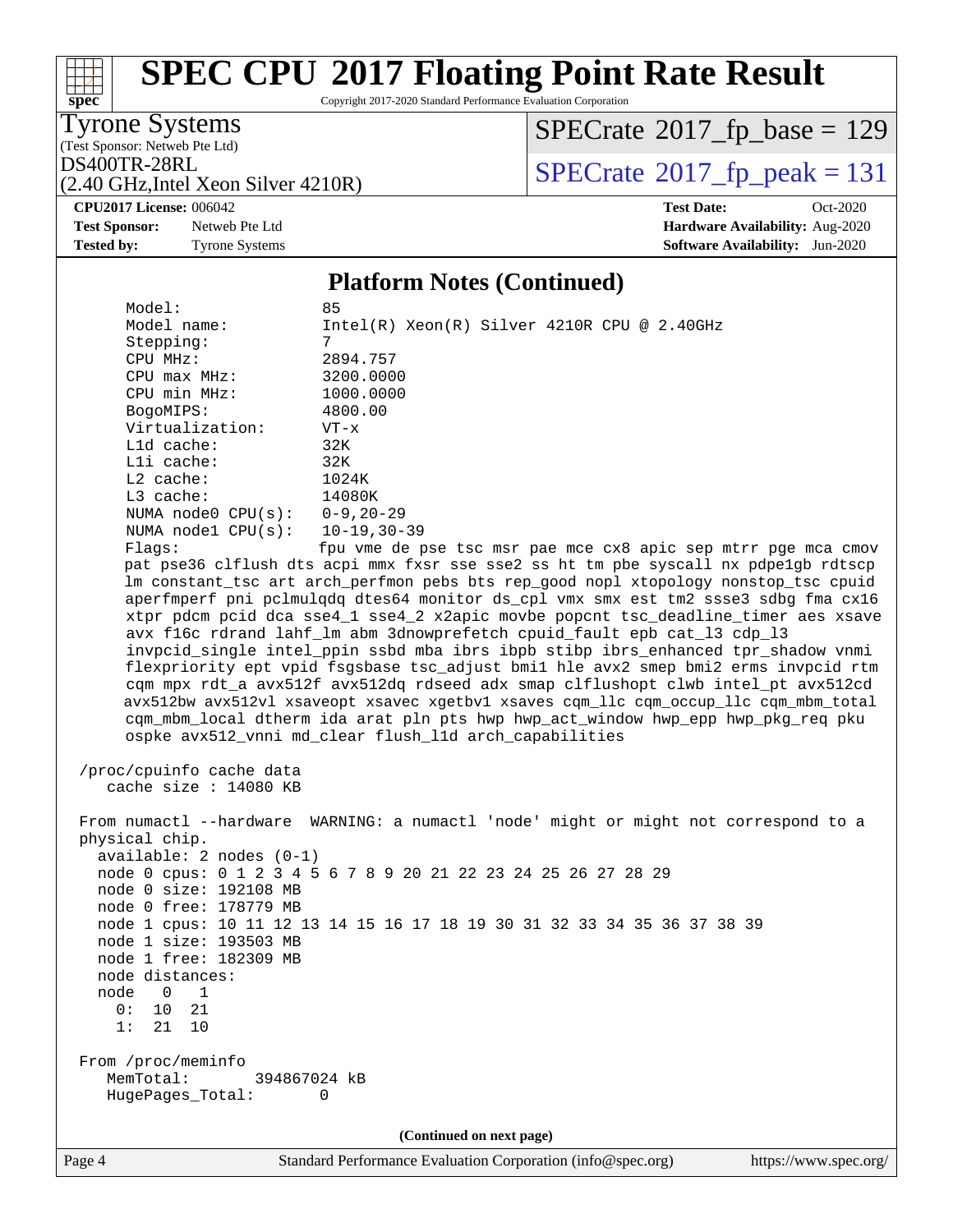#### Page 5 Standard Performance Evaluation Corporation [\(info@spec.org\)](mailto:info@spec.org) <https://www.spec.org/> **[spec](http://www.spec.org/) [SPEC CPU](http://www.spec.org/auto/cpu2017/Docs/result-fields.html#SPECCPU2017FloatingPointRateResult)[2017 Floating Point Rate Result](http://www.spec.org/auto/cpu2017/Docs/result-fields.html#SPECCPU2017FloatingPointRateResult)** Copyright 2017-2020 Standard Performance Evaluation Corporation (Test Sponsor: Netweb Pte Ltd) Tyrone Systems (2.40 GHz,Intel Xeon Silver 4210R)  $DS400TR-28RL$ <br>(2.40 GHz Intel Xeon Silver 4210R) [SPECrate](http://www.spec.org/auto/cpu2017/Docs/result-fields.html#SPECrate2017fppeak)®[2017\\_fp\\_peak = 1](http://www.spec.org/auto/cpu2017/Docs/result-fields.html#SPECrate2017fppeak)31  $SPECTate$ <sup>®</sup>[2017\\_fp\\_base =](http://www.spec.org/auto/cpu2017/Docs/result-fields.html#SPECrate2017fpbase) 129 **[CPU2017 License:](http://www.spec.org/auto/cpu2017/Docs/result-fields.html#CPU2017License)** 006042 **[Test Date:](http://www.spec.org/auto/cpu2017/Docs/result-fields.html#TestDate)** Oct-2020 **[Test Sponsor:](http://www.spec.org/auto/cpu2017/Docs/result-fields.html#TestSponsor)** Netweb Pte Ltd **[Hardware Availability:](http://www.spec.org/auto/cpu2017/Docs/result-fields.html#HardwareAvailability)** Aug-2020 **[Tested by:](http://www.spec.org/auto/cpu2017/Docs/result-fields.html#Testedby)** Tyrone Systems **[Software Availability:](http://www.spec.org/auto/cpu2017/Docs/result-fields.html#SoftwareAvailability)** Jun-2020 **[Platform Notes \(Continued\)](http://www.spec.org/auto/cpu2017/Docs/result-fields.html#PlatformNotes)** Hugepagesize: 2048 kB From /etc/\*release\* /etc/\*version\* centos-release: CentOS Linux release 8.2.2004 (Core) centos-release-upstream: Derived from Red Hat Enterprise Linux 8.2 (Source) os-release: NAME="CentOS Linux" VERSION="8 (Core)" ID="centos" ID\_LIKE="rhel fedora" VERSION\_ID="8" PLATFORM\_ID="platform:el8" PRETTY\_NAME="CentOS\_Linux 8 (Core)" ANSI\_COLOR="0;31" redhat-release: CentOS Linux release 8.2.2004 (Core) system-release: CentOS Linux release 8.2.2004 (Core) system-release-cpe: cpe:/o:centos:centos:8 uname -a: Linux localhost.localdomain 4.18.0-193.el8.x86\_64 #1 SMP Fri May 8 10:59:10 UTC 2020 x86\_64 x86\_64 x86\_64 GNU/Linux Kernel self-reported vulnerability status: itlb\_multihit: KVM: Mitigation: Split huge pages CVE-2018-3620 (L1 Terminal Fault): Not affected Microarchitectural Data Sampling: Not affected CVE-2017-5754 (Meltdown): Not affected CVE-2018-3639 (Speculative Store Bypass): Mitigation: Speculative Store Bypass disabled via prctl and seccomp CVE-2017-5753 (Spectre variant 1): Mitigation: usercopy/swapgs barriers and \_\_user pointer sanitization CVE-2017-5715 (Spectre variant 2): Mitigation: Enhanced IBRS, IBPB: conditional, RSB filling tsx\_async\_abort: Mitigation: Clear CPU buffers; SMT vulnerable run-level 3 Sep 26 05:50 SPEC is set to: /home/cpu2017 Filesystem Type Size Used Avail Use% Mounted on /dev/mapper/cl-home xfs 392G 75G 318G 19% /home From /sys/devices/virtual/dmi/id BIOS: American Megatrends Inc. V8.102 06/09/2020 Vendor: Tyrone Systems Product: TP12XH-L2I Product Family: empty **(Continued on next page)**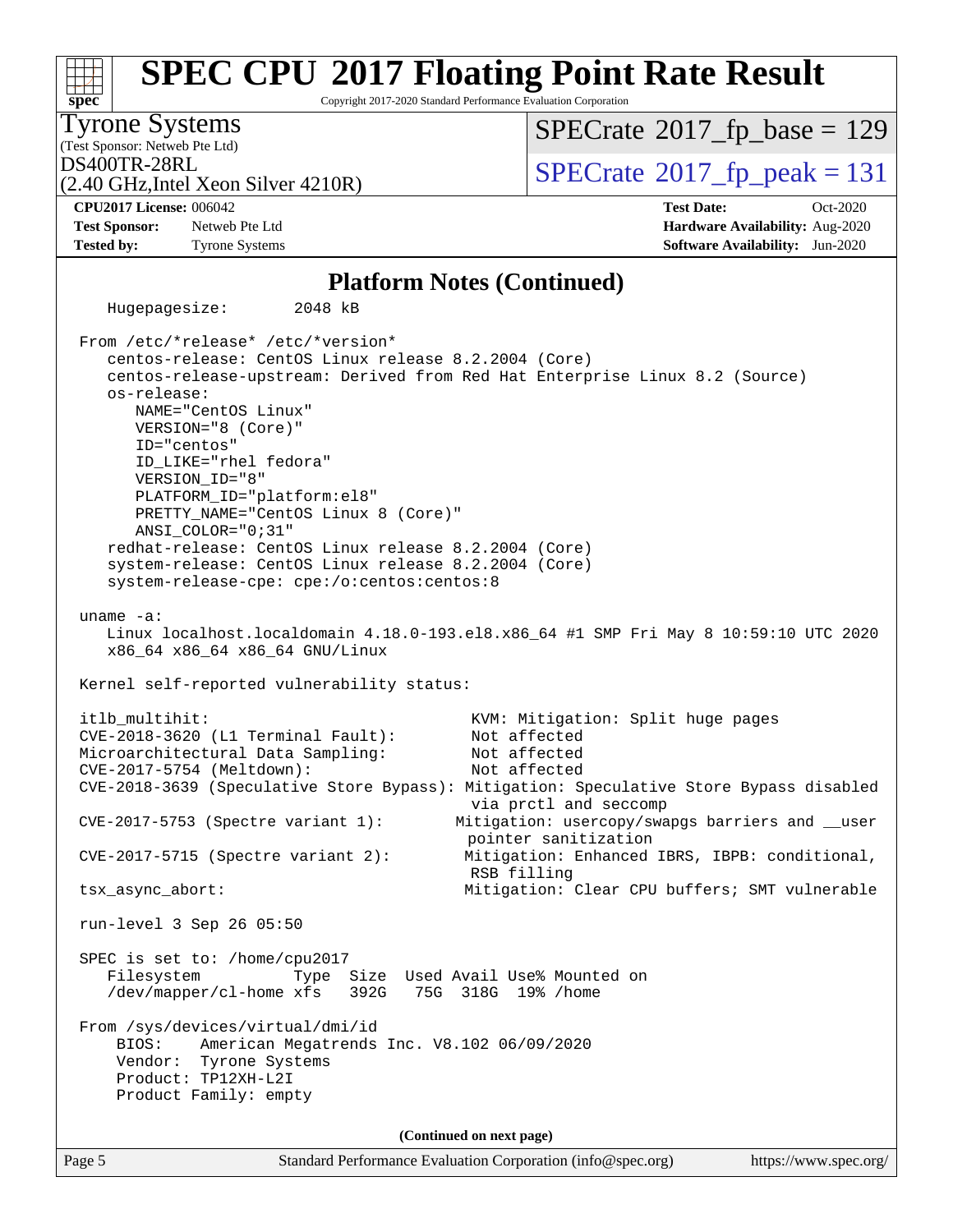#### Page 6 Standard Performance Evaluation Corporation [\(info@spec.org\)](mailto:info@spec.org) <https://www.spec.org/> **[spec](http://www.spec.org/)**<sup>®</sup> **[SPEC CPU](http://www.spec.org/auto/cpu2017/Docs/result-fields.html#SPECCPU2017FloatingPointRateResult)[2017 Floating Point Rate Result](http://www.spec.org/auto/cpu2017/Docs/result-fields.html#SPECCPU2017FloatingPointRateResult)** Copyright 2017-2020 Standard Performance Evaluation Corporation (Test Sponsor: Netweb Pte Ltd) Tyrone Systems (2.40 GHz,Intel Xeon Silver 4210R)  $DS400TR-28RL$ <br>(2.40 GHz Intel Xeon Silver 4210R)  $SPECrate@2017_fp\_peak = 131$  $SPECrate@2017_fp\_peak = 131$  $SPECTate$ <sup>®</sup>[2017\\_fp\\_base =](http://www.spec.org/auto/cpu2017/Docs/result-fields.html#SPECrate2017fpbase) 129 **[CPU2017 License:](http://www.spec.org/auto/cpu2017/Docs/result-fields.html#CPU2017License)** 006042 **[Test Date:](http://www.spec.org/auto/cpu2017/Docs/result-fields.html#TestDate)** Oct-2020 **[Test Sponsor:](http://www.spec.org/auto/cpu2017/Docs/result-fields.html#TestSponsor)** Netweb Pte Ltd **[Hardware Availability:](http://www.spec.org/auto/cpu2017/Docs/result-fields.html#HardwareAvailability)** Aug-2020 **[Tested by:](http://www.spec.org/auto/cpu2017/Docs/result-fields.html#Testedby)** Tyrone Systems **[Software Availability:](http://www.spec.org/auto/cpu2017/Docs/result-fields.html#SoftwareAvailability)** Jun-2020 **[Platform Notes \(Continued\)](http://www.spec.org/auto/cpu2017/Docs/result-fields.html#PlatformNotes)** Serial: empty Additional information from dmidecode follows. WARNING: Use caution when you interpret this section. The 'dmidecode' program reads system data which is "intended to allow hardware to be accurately determined", but the intent may not be met, as there are frequent changes to hardware, firmware, and the "DMTF SMBIOS" standard. Memory: 12x Samsung M393A4K40CB2-CVF 32 GB 2 rank 2933 (End of data from sysinfo program) **[Compiler Version Notes](http://www.spec.org/auto/cpu2017/Docs/result-fields.html#CompilerVersionNotes)** ============================================================================== C | 519.lbm\_r(base, peak) 538.imagick\_r(base, peak) | 544.nab\_r(base, peak) ------------------------------------------------------------------------------ Intel(R) C Compiler for applications running on Intel(R) 64, Version 2021.1 NextGen Build 20200304 Copyright (C) 1985-2020 Intel Corporation. All rights reserved. ------------------------------------------------------------------------------ ==============================================================================  $C++$  | 508.namd\_r(base, peak) 510.parest\_r(base, peak) ------------------------------------------------------------------------------ Intel(R) C++ Compiler for applications running on Intel(R) 64, Version 2021.1 NextGen Build 20200304 Copyright (C) 1985-2020 Intel Corporation. All rights reserved. ------------------------------------------------------------------------------ ==============================================================================  $C++$ ,  $C$  | 511.povray\_r(base) 526.blender\_r(base, peak) ------------------------------------------------------------------------------ Intel(R) C++ Compiler for applications running on Intel(R) 64, Version 2021.1 NextGen Build 20200304 Copyright (C) 1985-2020 Intel Corporation. All rights reserved. Intel(R) C Compiler for applications running on Intel(R) 64, Version 2021.1 NextGen Build 20200304 Copyright (C) 1985-2020 Intel Corporation. All rights reserved. ------------------------------------------------------------------------------ ==============================================================================  $C++$ ,  $C$  | 511.povray\_r(peak) ------------------------------------------------------------------------------ Intel(R) C++ Intel(R) 64 Compiler for applications running on Intel(R) 64, Version 19.1.1.217 Build 20200306 **(Continued on next page)**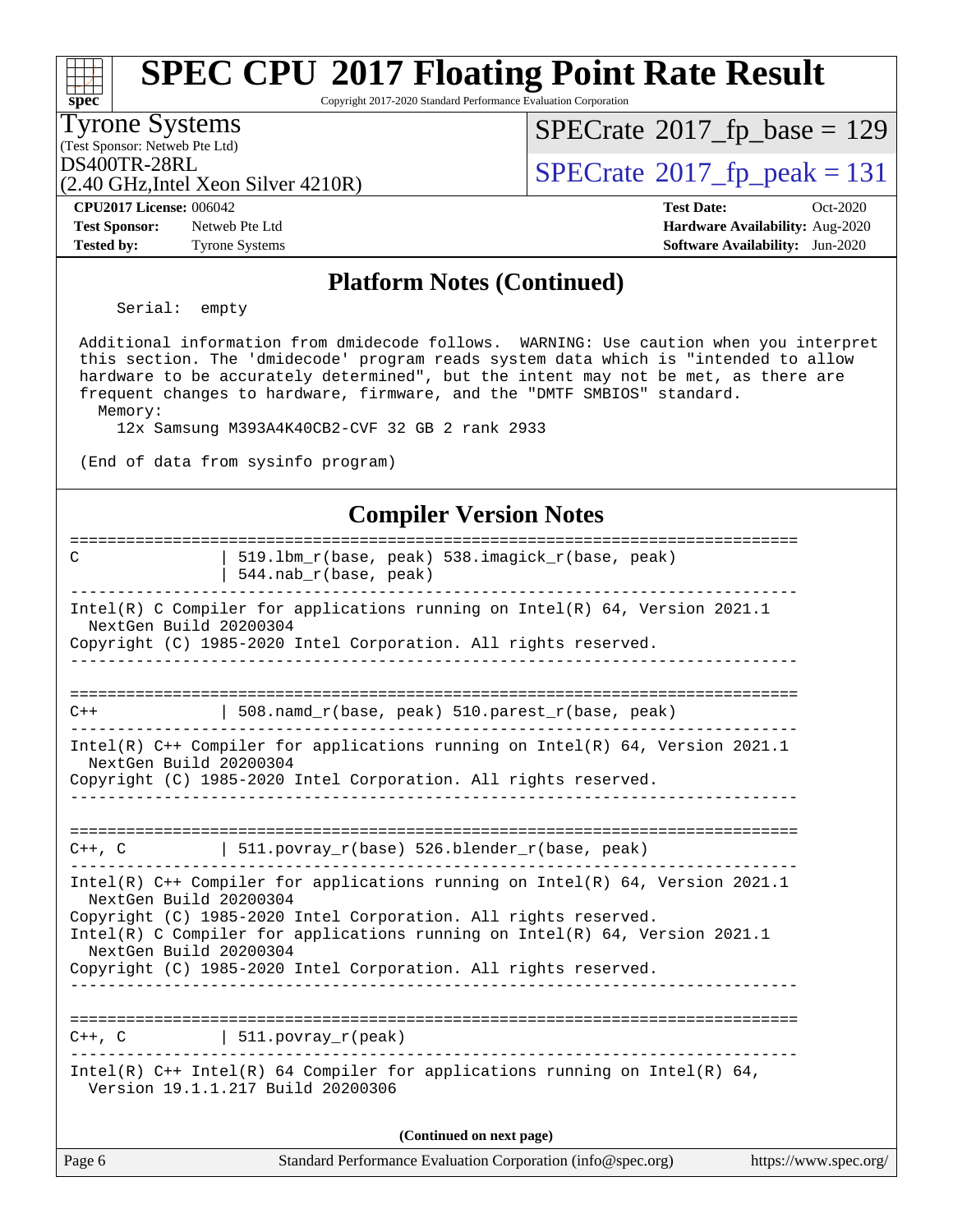

Copyright 2017-2020 Standard Performance Evaluation Corporation

(Test Sponsor: Netweb Pte Ltd) Tyrone Systems

 $SPECrate$ <sup>®</sup>[2017\\_fp\\_base =](http://www.spec.org/auto/cpu2017/Docs/result-fields.html#SPECrate2017fpbase) 129

(2.40 GHz,Intel Xeon Silver 4210R)

DS400TR-28RL<br> $(2.40 \text{ GHz Intel Xeon Silver } 4210R)$  [SPECrate](http://www.spec.org/auto/cpu2017/Docs/result-fields.html#SPECrate2017fppeak)®[2017\\_fp\\_peak = 1](http://www.spec.org/auto/cpu2017/Docs/result-fields.html#SPECrate2017fppeak)31

**[CPU2017 License:](http://www.spec.org/auto/cpu2017/Docs/result-fields.html#CPU2017License)** 006042 **[Test Date:](http://www.spec.org/auto/cpu2017/Docs/result-fields.html#TestDate)** Oct-2020 **[Test Sponsor:](http://www.spec.org/auto/cpu2017/Docs/result-fields.html#TestSponsor)** Netweb Pte Ltd **[Hardware Availability:](http://www.spec.org/auto/cpu2017/Docs/result-fields.html#HardwareAvailability)** Aug-2020 **[Tested by:](http://www.spec.org/auto/cpu2017/Docs/result-fields.html#Testedby)** Tyrone Systems **[Software Availability:](http://www.spec.org/auto/cpu2017/Docs/result-fields.html#SoftwareAvailability)** Jun-2020

#### **[Compiler Version Notes \(Continued\)](http://www.spec.org/auto/cpu2017/Docs/result-fields.html#CompilerVersionNotes)**

|                                                  | Copyright (C) 1985-2020 Intel Corporation. All rights reserved.<br>Intel(R) C Intel(R) 64 Compiler for applications running on Intel(R) 64,<br>Version 19.1.1.217 Build 20200306                                                                                                                                                                                                                                                                                                                  |                       |
|--------------------------------------------------|---------------------------------------------------------------------------------------------------------------------------------------------------------------------------------------------------------------------------------------------------------------------------------------------------------------------------------------------------------------------------------------------------------------------------------------------------------------------------------------------------|-----------------------|
|                                                  | Copyright (C) 1985-2020 Intel Corporation. All rights reserved.<br>-----------------------------                                                                                                                                                                                                                                                                                                                                                                                                  |                       |
|                                                  |                                                                                                                                                                                                                                                                                                                                                                                                                                                                                                   |                       |
|                                                  | C++, C $  511.povray_r(base) 526.blender_r(base, peak)$                                                                                                                                                                                                                                                                                                                                                                                                                                           |                       |
| NextGen Build 20200304<br>NextGen Build 20200304 | Intel(R) C++ Compiler for applications running on Intel(R) 64, Version 2021.1<br>Copyright (C) 1985-2020 Intel Corporation. All rights reserved.<br>Intel(R) C Compiler for applications running on Intel(R) 64, Version 2021.1<br>Copyright (C) 1985-2020 Intel Corporation. All rights reserved.                                                                                                                                                                                                |                       |
|                                                  | $C++$ , C $\qquad \qquad \vert$ 511.povray_r(peak)                                                                                                                                                                                                                                                                                                                                                                                                                                                |                       |
|                                                  | Intel(R) $C++$ Intel(R) 64 Compiler for applications running on Intel(R) 64,<br>Version 19.1.1.217 Build 20200306<br>Copyright (C) 1985-2020 Intel Corporation. All rights reserved.<br>Intel(R) C Intel(R) 64 Compiler for applications running on Intel(R) 64,<br>Version 19.1.1.217 Build 20200306<br>Copyright (C) 1985-2020 Intel Corporation. All rights reserved.                                                                                                                          |                       |
| . _ _ _ _ _ _ _ _ _ _ _ _ _ _ _ _ _              | $C++$ , C, Fortran   507.cactuBSSN_r(base, peak)<br>---------------<br>------------------------------------                                                                                                                                                                                                                                                                                                                                                                                       |                       |
| NextGen Build 20200304<br>NextGen Build 20200304 | Intel(R) C++ Compiler for applications running on Intel(R) 64, Version 2021.1<br>Copyright (C) 1985-2020 Intel Corporation. All rights reserved.<br>Intel(R) C Compiler for applications running on $Intel(R) 64$ , Version 2021.1<br>Copyright (C) 1985-2020 Intel Corporation. All rights reserved.<br>$Intel(R)$ Fortran Intel(R) 64 Compiler for applications running on Intel(R)<br>64, Version 19.1.1.217 Build 20200306<br>Copyright (C) 1985-2020 Intel Corporation. All rights reserved. |                       |
|                                                  |                                                                                                                                                                                                                                                                                                                                                                                                                                                                                                   |                       |
| Fortran                                          | 503.bwaves_r(base, peak) 549.fotonik3d_r(base, peak)<br>554.roms_r(base, peak)                                                                                                                                                                                                                                                                                                                                                                                                                    |                       |
|                                                  | $Intel(R)$ Fortran Intel(R) 64 Compiler for applications running on Intel(R)                                                                                                                                                                                                                                                                                                                                                                                                                      |                       |
|                                                  | (Continued on next page)                                                                                                                                                                                                                                                                                                                                                                                                                                                                          |                       |
| Page 7                                           | Standard Performance Evaluation Corporation (info@spec.org)                                                                                                                                                                                                                                                                                                                                                                                                                                       | https://www.spec.org/ |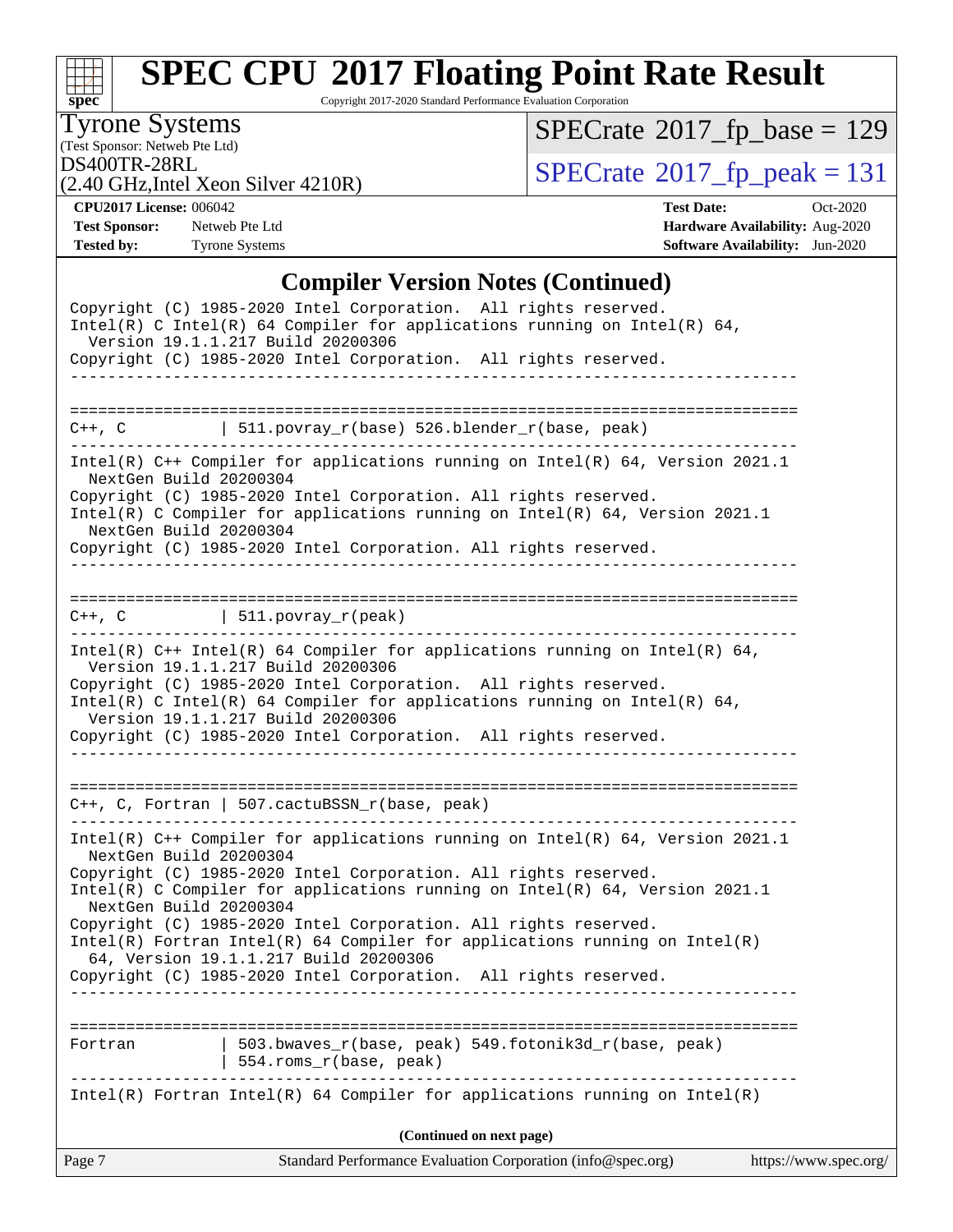

Copyright 2017-2020 Standard Performance Evaluation Corporation

(Test Sponsor: Netweb Pte Ltd) Tyrone Systems

 $SPECrate$ <sup>®</sup>[2017\\_fp\\_base =](http://www.spec.org/auto/cpu2017/Docs/result-fields.html#SPECrate2017fpbase) 129

(2.40 GHz,Intel Xeon Silver 4210R)

DS400TR-28RL<br> $(2.40 \text{ GHz Intel Xeon Silver } 4210R)$  [SPECrate](http://www.spec.org/auto/cpu2017/Docs/result-fields.html#SPECrate2017fppeak)®[2017\\_fp\\_peak = 1](http://www.spec.org/auto/cpu2017/Docs/result-fields.html#SPECrate2017fppeak)31

**[CPU2017 License:](http://www.spec.org/auto/cpu2017/Docs/result-fields.html#CPU2017License)** 006042 **[Test Date:](http://www.spec.org/auto/cpu2017/Docs/result-fields.html#TestDate)** Oct-2020 **[Test Sponsor:](http://www.spec.org/auto/cpu2017/Docs/result-fields.html#TestSponsor)** Netweb Pte Ltd **[Hardware Availability:](http://www.spec.org/auto/cpu2017/Docs/result-fields.html#HardwareAvailability)** Aug-2020 **[Tested by:](http://www.spec.org/auto/cpu2017/Docs/result-fields.html#Testedby)** Tyrone Systems **[Software Availability:](http://www.spec.org/auto/cpu2017/Docs/result-fields.html#SoftwareAvailability)** Jun-2020

### **[Compiler Version Notes \(Continued\)](http://www.spec.org/auto/cpu2017/Docs/result-fields.html#CompilerVersionNotes)**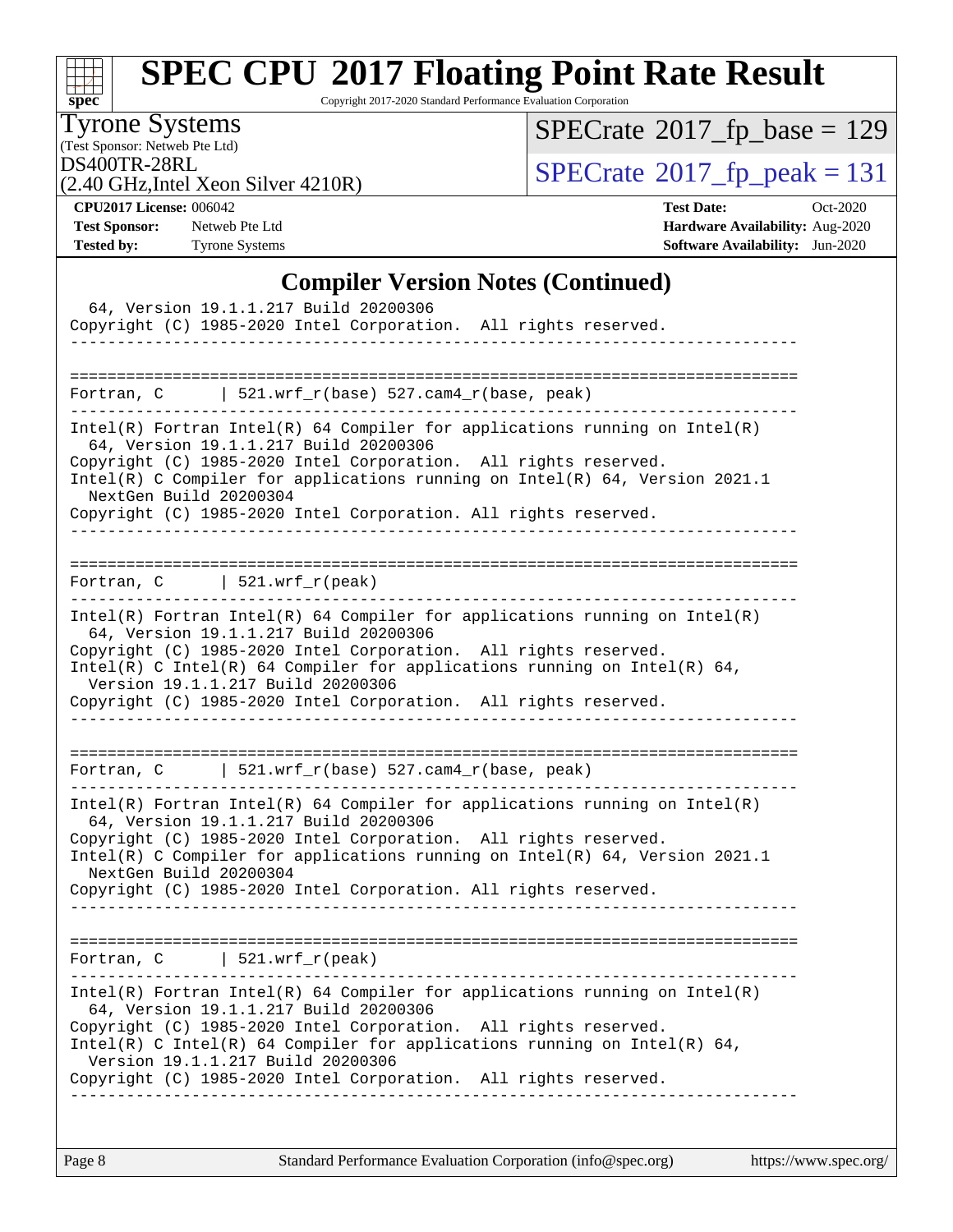| ×,<br>ŧ |  |  |  |  |  |  |  |
|---------|--|--|--|--|--|--|--|

Copyright 2017-2020 Standard Performance Evaluation Corporation

### Tyrone Systems

(Test Sponsor: Netweb Pte Ltd)

 $SPECTate$ <sup>®</sup>[2017\\_fp\\_base =](http://www.spec.org/auto/cpu2017/Docs/result-fields.html#SPECrate2017fpbase) 129

(2.40 GHz,Intel Xeon Silver 4210R)

 $DS400TR-28RL$ <br>(2.40 GHz Intel Xeon Silver 4210R)  $SPECrate@2017_fp\_peak = 131$  $SPECrate@2017_fp\_peak = 131$ 

**[Test Sponsor:](http://www.spec.org/auto/cpu2017/Docs/result-fields.html#TestSponsor)** Netweb Pte Ltd **[Hardware Availability:](http://www.spec.org/auto/cpu2017/Docs/result-fields.html#HardwareAvailability)** Aug-2020 **[Tested by:](http://www.spec.org/auto/cpu2017/Docs/result-fields.html#Testedby)** Tyrone Systems **[Software Availability:](http://www.spec.org/auto/cpu2017/Docs/result-fields.html#SoftwareAvailability)** Jun-2020

**[CPU2017 License:](http://www.spec.org/auto/cpu2017/Docs/result-fields.html#CPU2017License)** 006042 **[Test Date:](http://www.spec.org/auto/cpu2017/Docs/result-fields.html#TestDate)** Oct-2020

### **[Base Compiler Invocation](http://www.spec.org/auto/cpu2017/Docs/result-fields.html#BaseCompilerInvocation)**

[C benchmarks](http://www.spec.org/auto/cpu2017/Docs/result-fields.html#Cbenchmarks):

[icc](http://www.spec.org/cpu2017/results/res2020q4/cpu2017-20201012-24151.flags.html#user_CCbase_intel_icc_66fc1ee009f7361af1fbd72ca7dcefbb700085f36577c54f309893dd4ec40d12360134090235512931783d35fd58c0460139e722d5067c5574d8eaf2b3e37e92)

[C++ benchmarks](http://www.spec.org/auto/cpu2017/Docs/result-fields.html#CXXbenchmarks): [icpc](http://www.spec.org/cpu2017/results/res2020q4/cpu2017-20201012-24151.flags.html#user_CXXbase_intel_icpc_c510b6838c7f56d33e37e94d029a35b4a7bccf4766a728ee175e80a419847e808290a9b78be685c44ab727ea267ec2f070ec5dc83b407c0218cded6866a35d07)

[Fortran benchmarks:](http://www.spec.org/auto/cpu2017/Docs/result-fields.html#Fortranbenchmarks) [ifort](http://www.spec.org/cpu2017/results/res2020q4/cpu2017-20201012-24151.flags.html#user_FCbase_intel_ifort_8111460550e3ca792625aed983ce982f94888b8b503583aa7ba2b8303487b4d8a21a13e7191a45c5fd58ff318f48f9492884d4413fa793fd88dd292cad7027ca)

[Benchmarks using both Fortran and C](http://www.spec.org/auto/cpu2017/Docs/result-fields.html#BenchmarksusingbothFortranandC): [ifort](http://www.spec.org/cpu2017/results/res2020q4/cpu2017-20201012-24151.flags.html#user_CC_FCbase_intel_ifort_8111460550e3ca792625aed983ce982f94888b8b503583aa7ba2b8303487b4d8a21a13e7191a45c5fd58ff318f48f9492884d4413fa793fd88dd292cad7027ca) [icc](http://www.spec.org/cpu2017/results/res2020q4/cpu2017-20201012-24151.flags.html#user_CC_FCbase_intel_icc_66fc1ee009f7361af1fbd72ca7dcefbb700085f36577c54f309893dd4ec40d12360134090235512931783d35fd58c0460139e722d5067c5574d8eaf2b3e37e92)

[Benchmarks using both C and C++:](http://www.spec.org/auto/cpu2017/Docs/result-fields.html#BenchmarksusingbothCandCXX) [icpc](http://www.spec.org/cpu2017/results/res2020q4/cpu2017-20201012-24151.flags.html#user_CC_CXXbase_intel_icpc_c510b6838c7f56d33e37e94d029a35b4a7bccf4766a728ee175e80a419847e808290a9b78be685c44ab727ea267ec2f070ec5dc83b407c0218cded6866a35d07) [icc](http://www.spec.org/cpu2017/results/res2020q4/cpu2017-20201012-24151.flags.html#user_CC_CXXbase_intel_icc_66fc1ee009f7361af1fbd72ca7dcefbb700085f36577c54f309893dd4ec40d12360134090235512931783d35fd58c0460139e722d5067c5574d8eaf2b3e37e92)

[Benchmarks using Fortran, C, and C++](http://www.spec.org/auto/cpu2017/Docs/result-fields.html#BenchmarksusingFortranCandCXX): [icpc](http://www.spec.org/cpu2017/results/res2020q4/cpu2017-20201012-24151.flags.html#user_CC_CXX_FCbase_intel_icpc_c510b6838c7f56d33e37e94d029a35b4a7bccf4766a728ee175e80a419847e808290a9b78be685c44ab727ea267ec2f070ec5dc83b407c0218cded6866a35d07) [icc](http://www.spec.org/cpu2017/results/res2020q4/cpu2017-20201012-24151.flags.html#user_CC_CXX_FCbase_intel_icc_66fc1ee009f7361af1fbd72ca7dcefbb700085f36577c54f309893dd4ec40d12360134090235512931783d35fd58c0460139e722d5067c5574d8eaf2b3e37e92) [ifort](http://www.spec.org/cpu2017/results/res2020q4/cpu2017-20201012-24151.flags.html#user_CC_CXX_FCbase_intel_ifort_8111460550e3ca792625aed983ce982f94888b8b503583aa7ba2b8303487b4d8a21a13e7191a45c5fd58ff318f48f9492884d4413fa793fd88dd292cad7027ca)

### **[Base Portability Flags](http://www.spec.org/auto/cpu2017/Docs/result-fields.html#BasePortabilityFlags)**

 503.bwaves\_r: [-DSPEC\\_LP64](http://www.spec.org/cpu2017/results/res2020q4/cpu2017-20201012-24151.flags.html#suite_basePORTABILITY503_bwaves_r_DSPEC_LP64) 507.cactuBSSN\_r: [-DSPEC\\_LP64](http://www.spec.org/cpu2017/results/res2020q4/cpu2017-20201012-24151.flags.html#suite_basePORTABILITY507_cactuBSSN_r_DSPEC_LP64) 508.namd\_r: [-DSPEC\\_LP64](http://www.spec.org/cpu2017/results/res2020q4/cpu2017-20201012-24151.flags.html#suite_basePORTABILITY508_namd_r_DSPEC_LP64) 510.parest\_r: [-DSPEC\\_LP64](http://www.spec.org/cpu2017/results/res2020q4/cpu2017-20201012-24151.flags.html#suite_basePORTABILITY510_parest_r_DSPEC_LP64) 511.povray\_r: [-DSPEC\\_LP64](http://www.spec.org/cpu2017/results/res2020q4/cpu2017-20201012-24151.flags.html#suite_basePORTABILITY511_povray_r_DSPEC_LP64) 519.lbm\_r: [-DSPEC\\_LP64](http://www.spec.org/cpu2017/results/res2020q4/cpu2017-20201012-24151.flags.html#suite_basePORTABILITY519_lbm_r_DSPEC_LP64) 521.wrf\_r: [-DSPEC\\_LP64](http://www.spec.org/cpu2017/results/res2020q4/cpu2017-20201012-24151.flags.html#suite_basePORTABILITY521_wrf_r_DSPEC_LP64) [-DSPEC\\_CASE\\_FLAG](http://www.spec.org/cpu2017/results/res2020q4/cpu2017-20201012-24151.flags.html#b521.wrf_r_baseCPORTABILITY_DSPEC_CASE_FLAG) [-convert big\\_endian](http://www.spec.org/cpu2017/results/res2020q4/cpu2017-20201012-24151.flags.html#user_baseFPORTABILITY521_wrf_r_convert_big_endian_c3194028bc08c63ac5d04de18c48ce6d347e4e562e8892b8bdbdc0214820426deb8554edfa529a3fb25a586e65a3d812c835984020483e7e73212c4d31a38223) 526.blender\_r: [-DSPEC\\_LP64](http://www.spec.org/cpu2017/results/res2020q4/cpu2017-20201012-24151.flags.html#suite_basePORTABILITY526_blender_r_DSPEC_LP64) [-DSPEC\\_LINUX](http://www.spec.org/cpu2017/results/res2020q4/cpu2017-20201012-24151.flags.html#b526.blender_r_baseCPORTABILITY_DSPEC_LINUX) [-funsigned-char](http://www.spec.org/cpu2017/results/res2020q4/cpu2017-20201012-24151.flags.html#user_baseCPORTABILITY526_blender_r_force_uchar_40c60f00ab013830e2dd6774aeded3ff59883ba5a1fc5fc14077f794d777847726e2a5858cbc7672e36e1b067e7e5c1d9a74f7176df07886a243d7cc18edfe67) 527.cam4\_r: [-DSPEC\\_LP64](http://www.spec.org/cpu2017/results/res2020q4/cpu2017-20201012-24151.flags.html#suite_basePORTABILITY527_cam4_r_DSPEC_LP64) [-DSPEC\\_CASE\\_FLAG](http://www.spec.org/cpu2017/results/res2020q4/cpu2017-20201012-24151.flags.html#b527.cam4_r_baseCPORTABILITY_DSPEC_CASE_FLAG) 538.imagick\_r: [-DSPEC\\_LP64](http://www.spec.org/cpu2017/results/res2020q4/cpu2017-20201012-24151.flags.html#suite_basePORTABILITY538_imagick_r_DSPEC_LP64) 544.nab\_r: [-DSPEC\\_LP64](http://www.spec.org/cpu2017/results/res2020q4/cpu2017-20201012-24151.flags.html#suite_basePORTABILITY544_nab_r_DSPEC_LP64) 549.fotonik3d\_r: [-DSPEC\\_LP64](http://www.spec.org/cpu2017/results/res2020q4/cpu2017-20201012-24151.flags.html#suite_basePORTABILITY549_fotonik3d_r_DSPEC_LP64) 554.roms\_r: [-DSPEC\\_LP64](http://www.spec.org/cpu2017/results/res2020q4/cpu2017-20201012-24151.flags.html#suite_basePORTABILITY554_roms_r_DSPEC_LP64)

## **[Base Optimization Flags](http://www.spec.org/auto/cpu2017/Docs/result-fields.html#BaseOptimizationFlags)**

#### [C benchmarks](http://www.spec.org/auto/cpu2017/Docs/result-fields.html#Cbenchmarks):

[-m64](http://www.spec.org/cpu2017/results/res2020q4/cpu2017-20201012-24151.flags.html#user_CCbase_m64-icc) [-qnextgen](http://www.spec.org/cpu2017/results/res2020q4/cpu2017-20201012-24151.flags.html#user_CCbase_f-qnextgen) [-std=c11](http://www.spec.org/cpu2017/results/res2020q4/cpu2017-20201012-24151.flags.html#user_CCbase_std-icc-std_0e1c27790398a4642dfca32ffe6c27b5796f9c2d2676156f2e42c9c44eaad0c049b1cdb667a270c34d979996257aeb8fc440bfb01818dbc9357bd9d174cb8524) [-Wl,-plugin-opt=-x86-branches-within-32B-boundaries](http://www.spec.org/cpu2017/results/res2020q4/cpu2017-20201012-24151.flags.html#user_CCbase_f-x86-branches-within-32B-boundaries_0098b4e4317ae60947b7b728078a624952a08ac37a3c797dfb4ffeb399e0c61a9dd0f2f44ce917e9361fb9076ccb15e7824594512dd315205382d84209e912f3) [-Wl,-z,muldefs](http://www.spec.org/cpu2017/results/res2020q4/cpu2017-20201012-24151.flags.html#user_CCbase_link_force_multiple1_b4cbdb97b34bdee9ceefcfe54f4c8ea74255f0b02a4b23e853cdb0e18eb4525ac79b5a88067c842dd0ee6996c24547a27a4b99331201badda8798ef8a743f577) [-fuse-ld=gold](http://www.spec.org/cpu2017/results/res2020q4/cpu2017-20201012-24151.flags.html#user_CCbase_f-fuse-ld_920b3586e2b8c6e0748b9c84fa9b744736ba725a32cab14ad8f3d4ad28eecb2f59d1144823d2e17006539a88734fe1fc08fc3035f7676166309105a78aaabc32) [-xCORE-AVX512](http://www.spec.org/cpu2017/results/res2020q4/cpu2017-20201012-24151.flags.html#user_CCbase_f-xCORE-AVX512) [-Ofast](http://www.spec.org/cpu2017/results/res2020q4/cpu2017-20201012-24151.flags.html#user_CCbase_f-Ofast) [-ffast-math](http://www.spec.org/cpu2017/results/res2020q4/cpu2017-20201012-24151.flags.html#user_CCbase_f-ffast-math) [-flto](http://www.spec.org/cpu2017/results/res2020q4/cpu2017-20201012-24151.flags.html#user_CCbase_f-flto) [-mfpmath=sse](http://www.spec.org/cpu2017/results/res2020q4/cpu2017-20201012-24151.flags.html#user_CCbase_f-mfpmath_70eb8fac26bde974f8ab713bc9086c5621c0b8d2f6c86f38af0bd7062540daf19db5f3a066d8c6684be05d84c9b6322eb3b5be6619d967835195b93d6c02afa1) [-funroll-loops](http://www.spec.org/cpu2017/results/res2020q4/cpu2017-20201012-24151.flags.html#user_CCbase_f-funroll-loops) [-qopt-mem-layout-trans=4](http://www.spec.org/cpu2017/results/res2020q4/cpu2017-20201012-24151.flags.html#user_CCbase_f-qopt-mem-layout-trans_fa39e755916c150a61361b7846f310bcdf6f04e385ef281cadf3647acec3f0ae266d1a1d22d972a7087a248fd4e6ca390a3634700869573d231a252c784941a8) [-L/usr/local/je5.0.1-64/lib](http://www.spec.org/cpu2017/results/res2020q4/cpu2017-20201012-24151.flags.html#user_CCbase_jemalloc_link_path64_4b10a636b7bce113509b17f3bd0d6226c5fb2346b9178c2d0232c14f04ab830f976640479e5c33dc2bcbbdad86ecfb6634cbbd4418746f06f368b512fced5394) [-ljemalloc](http://www.spec.org/cpu2017/results/res2020q4/cpu2017-20201012-24151.flags.html#user_CCbase_jemalloc_link_lib_d1249b907c500fa1c0672f44f562e3d0f79738ae9e3c4a9c376d49f265a04b9c99b167ecedbf6711b3085be911c67ff61f150a17b3472be731631ba4d0471706)

**(Continued on next page)**



Page 9 Standard Performance Evaluation Corporation [\(info@spec.org\)](mailto:info@spec.org) <https://www.spec.org/>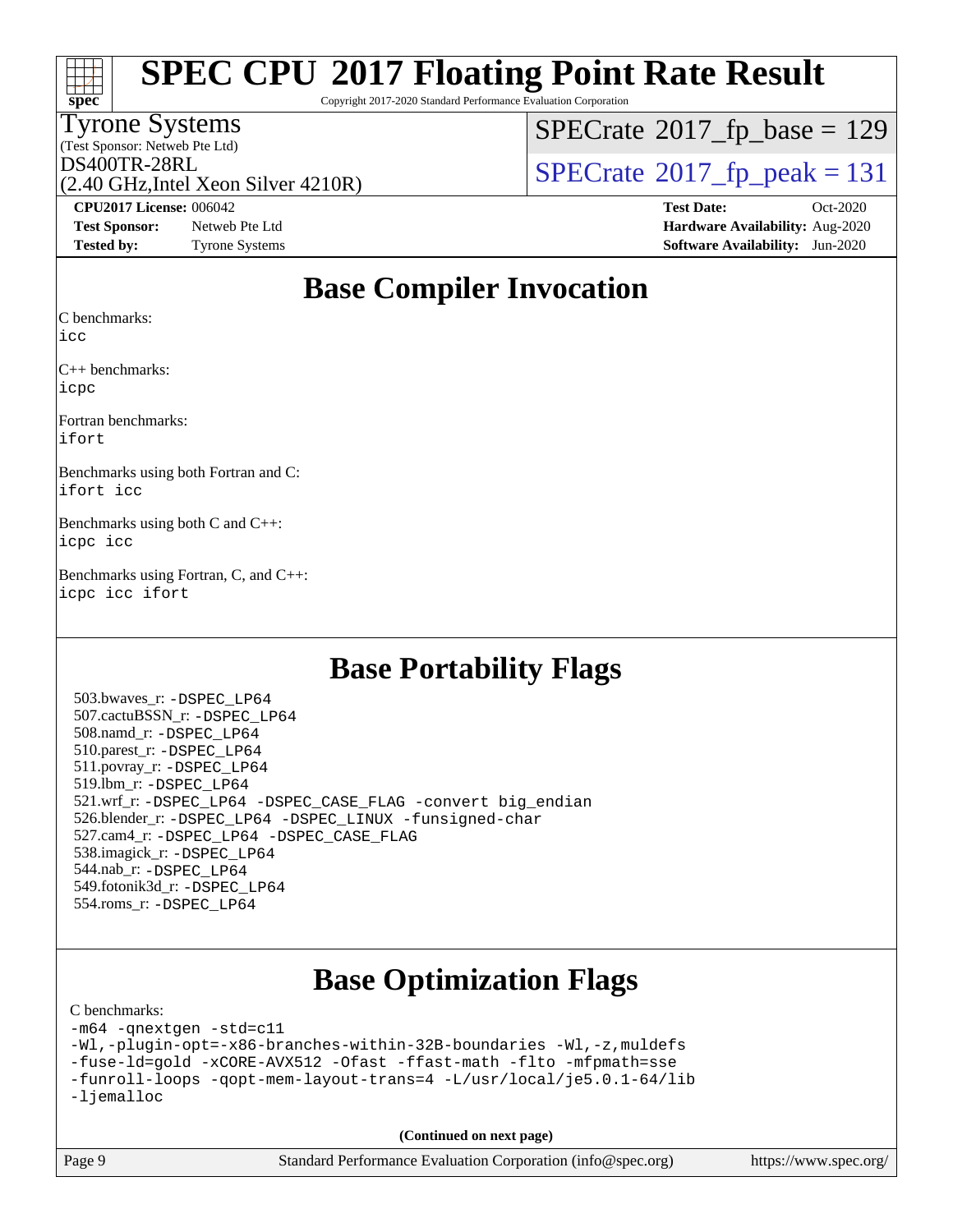

Copyright 2017-2020 Standard Performance Evaluation Corporation

(Test Sponsor: Netweb Pte Ltd) Tyrone Systems

 $SPECTate$ <sup>®</sup>[2017\\_fp\\_base =](http://www.spec.org/auto/cpu2017/Docs/result-fields.html#SPECrate2017fpbase) 129

(2.40 GHz,Intel Xeon Silver 4210R)

 $DS400TR-28RL$ <br>(2.40 GHz Intel Xeon Silver 4210R)  $SPECrate^{\circ}2017$  $SPECrate^{\circ}2017$  [p\_peak = 131

**[Test Sponsor:](http://www.spec.org/auto/cpu2017/Docs/result-fields.html#TestSponsor)** Netweb Pte Ltd **[Hardware Availability:](http://www.spec.org/auto/cpu2017/Docs/result-fields.html#HardwareAvailability)** Aug-2020 **[Tested by:](http://www.spec.org/auto/cpu2017/Docs/result-fields.html#Testedby)** Tyrone Systems **[Software Availability:](http://www.spec.org/auto/cpu2017/Docs/result-fields.html#SoftwareAvailability)** Jun-2020

**[CPU2017 License:](http://www.spec.org/auto/cpu2017/Docs/result-fields.html#CPU2017License)** 006042 **[Test Date:](http://www.spec.org/auto/cpu2017/Docs/result-fields.html#TestDate)** Oct-2020

## **[Base Optimization Flags \(Continued\)](http://www.spec.org/auto/cpu2017/Docs/result-fields.html#BaseOptimizationFlags)**

[C++ benchmarks:](http://www.spec.org/auto/cpu2017/Docs/result-fields.html#CXXbenchmarks)

[-m64](http://www.spec.org/cpu2017/results/res2020q4/cpu2017-20201012-24151.flags.html#user_CXXbase_m64-icc) [-qnextgen](http://www.spec.org/cpu2017/results/res2020q4/cpu2017-20201012-24151.flags.html#user_CXXbase_f-qnextgen) [-Wl,-plugin-opt=-x86-branches-within-32B-boundaries](http://www.spec.org/cpu2017/results/res2020q4/cpu2017-20201012-24151.flags.html#user_CXXbase_f-x86-branches-within-32B-boundaries_0098b4e4317ae60947b7b728078a624952a08ac37a3c797dfb4ffeb399e0c61a9dd0f2f44ce917e9361fb9076ccb15e7824594512dd315205382d84209e912f3) [-Wl,-z,muldefs](http://www.spec.org/cpu2017/results/res2020q4/cpu2017-20201012-24151.flags.html#user_CXXbase_link_force_multiple1_b4cbdb97b34bdee9ceefcfe54f4c8ea74255f0b02a4b23e853cdb0e18eb4525ac79b5a88067c842dd0ee6996c24547a27a4b99331201badda8798ef8a743f577) [-fuse-ld=gold](http://www.spec.org/cpu2017/results/res2020q4/cpu2017-20201012-24151.flags.html#user_CXXbase_f-fuse-ld_920b3586e2b8c6e0748b9c84fa9b744736ba725a32cab14ad8f3d4ad28eecb2f59d1144823d2e17006539a88734fe1fc08fc3035f7676166309105a78aaabc32) [-xCORE-AVX512](http://www.spec.org/cpu2017/results/res2020q4/cpu2017-20201012-24151.flags.html#user_CXXbase_f-xCORE-AVX512) [-Ofast](http://www.spec.org/cpu2017/results/res2020q4/cpu2017-20201012-24151.flags.html#user_CXXbase_f-Ofast) [-ffast-math](http://www.spec.org/cpu2017/results/res2020q4/cpu2017-20201012-24151.flags.html#user_CXXbase_f-ffast-math) [-flto](http://www.spec.org/cpu2017/results/res2020q4/cpu2017-20201012-24151.flags.html#user_CXXbase_f-flto) [-mfpmath=sse](http://www.spec.org/cpu2017/results/res2020q4/cpu2017-20201012-24151.flags.html#user_CXXbase_f-mfpmath_70eb8fac26bde974f8ab713bc9086c5621c0b8d2f6c86f38af0bd7062540daf19db5f3a066d8c6684be05d84c9b6322eb3b5be6619d967835195b93d6c02afa1) [-funroll-loops](http://www.spec.org/cpu2017/results/res2020q4/cpu2017-20201012-24151.flags.html#user_CXXbase_f-funroll-loops) [-qopt-mem-layout-trans=4](http://www.spec.org/cpu2017/results/res2020q4/cpu2017-20201012-24151.flags.html#user_CXXbase_f-qopt-mem-layout-trans_fa39e755916c150a61361b7846f310bcdf6f04e385ef281cadf3647acec3f0ae266d1a1d22d972a7087a248fd4e6ca390a3634700869573d231a252c784941a8) [-L/usr/local/je5.0.1-64/lib](http://www.spec.org/cpu2017/results/res2020q4/cpu2017-20201012-24151.flags.html#user_CXXbase_jemalloc_link_path64_4b10a636b7bce113509b17f3bd0d6226c5fb2346b9178c2d0232c14f04ab830f976640479e5c33dc2bcbbdad86ecfb6634cbbd4418746f06f368b512fced5394) [-ljemalloc](http://www.spec.org/cpu2017/results/res2020q4/cpu2017-20201012-24151.flags.html#user_CXXbase_jemalloc_link_lib_d1249b907c500fa1c0672f44f562e3d0f79738ae9e3c4a9c376d49f265a04b9c99b167ecedbf6711b3085be911c67ff61f150a17b3472be731631ba4d0471706)

[Fortran benchmarks](http://www.spec.org/auto/cpu2017/Docs/result-fields.html#Fortranbenchmarks):

[-m64](http://www.spec.org/cpu2017/results/res2020q4/cpu2017-20201012-24151.flags.html#user_FCbase_m64-icc) [-Wl,-plugin-opt=-x86-branches-within-32B-boundaries](http://www.spec.org/cpu2017/results/res2020q4/cpu2017-20201012-24151.flags.html#user_FCbase_f-x86-branches-within-32B-boundaries_0098b4e4317ae60947b7b728078a624952a08ac37a3c797dfb4ffeb399e0c61a9dd0f2f44ce917e9361fb9076ccb15e7824594512dd315205382d84209e912f3) [-Wl,-z,muldefs](http://www.spec.org/cpu2017/results/res2020q4/cpu2017-20201012-24151.flags.html#user_FCbase_link_force_multiple1_b4cbdb97b34bdee9ceefcfe54f4c8ea74255f0b02a4b23e853cdb0e18eb4525ac79b5a88067c842dd0ee6996c24547a27a4b99331201badda8798ef8a743f577) [-fuse-ld=gold](http://www.spec.org/cpu2017/results/res2020q4/cpu2017-20201012-24151.flags.html#user_FCbase_f-fuse-ld_920b3586e2b8c6e0748b9c84fa9b744736ba725a32cab14ad8f3d4ad28eecb2f59d1144823d2e17006539a88734fe1fc08fc3035f7676166309105a78aaabc32) [-xCORE-AVX512](http://www.spec.org/cpu2017/results/res2020q4/cpu2017-20201012-24151.flags.html#user_FCbase_f-xCORE-AVX512) [-O3](http://www.spec.org/cpu2017/results/res2020q4/cpu2017-20201012-24151.flags.html#user_FCbase_f-O3) [-ipo](http://www.spec.org/cpu2017/results/res2020q4/cpu2017-20201012-24151.flags.html#user_FCbase_f-ipo) [-no-prec-div](http://www.spec.org/cpu2017/results/res2020q4/cpu2017-20201012-24151.flags.html#user_FCbase_f-no-prec-div) [-qopt-prefetch](http://www.spec.org/cpu2017/results/res2020q4/cpu2017-20201012-24151.flags.html#user_FCbase_f-qopt-prefetch) [-ffinite-math-only](http://www.spec.org/cpu2017/results/res2020q4/cpu2017-20201012-24151.flags.html#user_FCbase_f_finite_math_only_cb91587bd2077682c4b38af759c288ed7c732db004271a9512da14a4f8007909a5f1427ecbf1a0fb78ff2a814402c6114ac565ca162485bbcae155b5e4258871) [-qopt-multiple-gather-scatter-by-shuffles](http://www.spec.org/cpu2017/results/res2020q4/cpu2017-20201012-24151.flags.html#user_FCbase_f-qopt-multiple-gather-scatter-by-shuffles) [-qopt-mem-layout-trans=4](http://www.spec.org/cpu2017/results/res2020q4/cpu2017-20201012-24151.flags.html#user_FCbase_f-qopt-mem-layout-trans_fa39e755916c150a61361b7846f310bcdf6f04e385ef281cadf3647acec3f0ae266d1a1d22d972a7087a248fd4e6ca390a3634700869573d231a252c784941a8) [-nostandard-realloc-lhs](http://www.spec.org/cpu2017/results/res2020q4/cpu2017-20201012-24151.flags.html#user_FCbase_f_2003_std_realloc_82b4557e90729c0f113870c07e44d33d6f5a304b4f63d4c15d2d0f1fab99f5daaed73bdb9275d9ae411527f28b936061aa8b9c8f2d63842963b95c9dd6426b8a) [-align array32byte](http://www.spec.org/cpu2017/results/res2020q4/cpu2017-20201012-24151.flags.html#user_FCbase_align_array32byte_b982fe038af199962ba9a80c053b8342c548c85b40b8e86eb3cc33dee0d7986a4af373ac2d51c3f7cf710a18d62fdce2948f201cd044323541f22fc0fffc51b6) [-auto](http://www.spec.org/cpu2017/results/res2020q4/cpu2017-20201012-24151.flags.html#user_FCbase_f-auto) [-mbranches-within-32B-boundaries](http://www.spec.org/cpu2017/results/res2020q4/cpu2017-20201012-24151.flags.html#user_FCbase_f-mbranches-within-32B-boundaries) [-L/usr/local/je5.0.1-64/lib](http://www.spec.org/cpu2017/results/res2020q4/cpu2017-20201012-24151.flags.html#user_FCbase_jemalloc_link_path64_4b10a636b7bce113509b17f3bd0d6226c5fb2346b9178c2d0232c14f04ab830f976640479e5c33dc2bcbbdad86ecfb6634cbbd4418746f06f368b512fced5394) [-ljemalloc](http://www.spec.org/cpu2017/results/res2020q4/cpu2017-20201012-24151.flags.html#user_FCbase_jemalloc_link_lib_d1249b907c500fa1c0672f44f562e3d0f79738ae9e3c4a9c376d49f265a04b9c99b167ecedbf6711b3085be911c67ff61f150a17b3472be731631ba4d0471706)

#### [Benchmarks using both Fortran and C](http://www.spec.org/auto/cpu2017/Docs/result-fields.html#BenchmarksusingbothFortranandC):

```
-m64 -qnextgen -std=c11
-Wl,-plugin-opt=-x86-branches-within-32B-boundaries -Wl,-z,muldefs
-fuse-ld=gold -xCORE-AVX512 -Ofast -ffast-math -flto -mfpmath=sse
-funroll-loops -qopt-mem-layout-trans=4 -O3 -ipo -no-prec-div
-qopt-prefetch -ffinite-math-only
-qopt-multiple-gather-scatter-by-shuffles -nostandard-realloc-lhs
-align array32byte -auto -mbranches-within-32B-boundaries
-L/usr/local/je5.0.1-64/lib -ljemalloc
```

```
Benchmarks using both C and C++:
```

```
-m64 -qnextgen -std=c11
```

```
-Wl,-plugin-opt=-x86-branches-within-32B-boundaries -Wl,-z,muldefs
-fuse-ld=gold -xCORE-AVX512 -Ofast -ffast-math -flto -mfpmath=sse
-funroll-loops -qopt-mem-layout-trans=4 -L/usr/local/je5.0.1-64/lib
-ljemalloc
```
#### [Benchmarks using Fortran, C, and C++:](http://www.spec.org/auto/cpu2017/Docs/result-fields.html#BenchmarksusingFortranCandCXX)

```
-m64 -qnextgen -std=c11
-Wl,-plugin-opt=-x86-branches-within-32B-boundaries -Wl,-z,muldefs
-fuse-ld=gold -xCORE-AVX512 -Ofast -ffast-math -flto -mfpmath=sse
-funroll-loops -qopt-mem-layout-trans=4 -O3 -ipo -no-prec-div
-qopt-prefetch -ffinite-math-only
-qopt-multiple-gather-scatter-by-shuffles -nostandard-realloc-lhs
-align array32byte -auto -mbranches-within-32B-boundaries
-L/usr/local/je5.0.1-64/lib -ljemalloc
```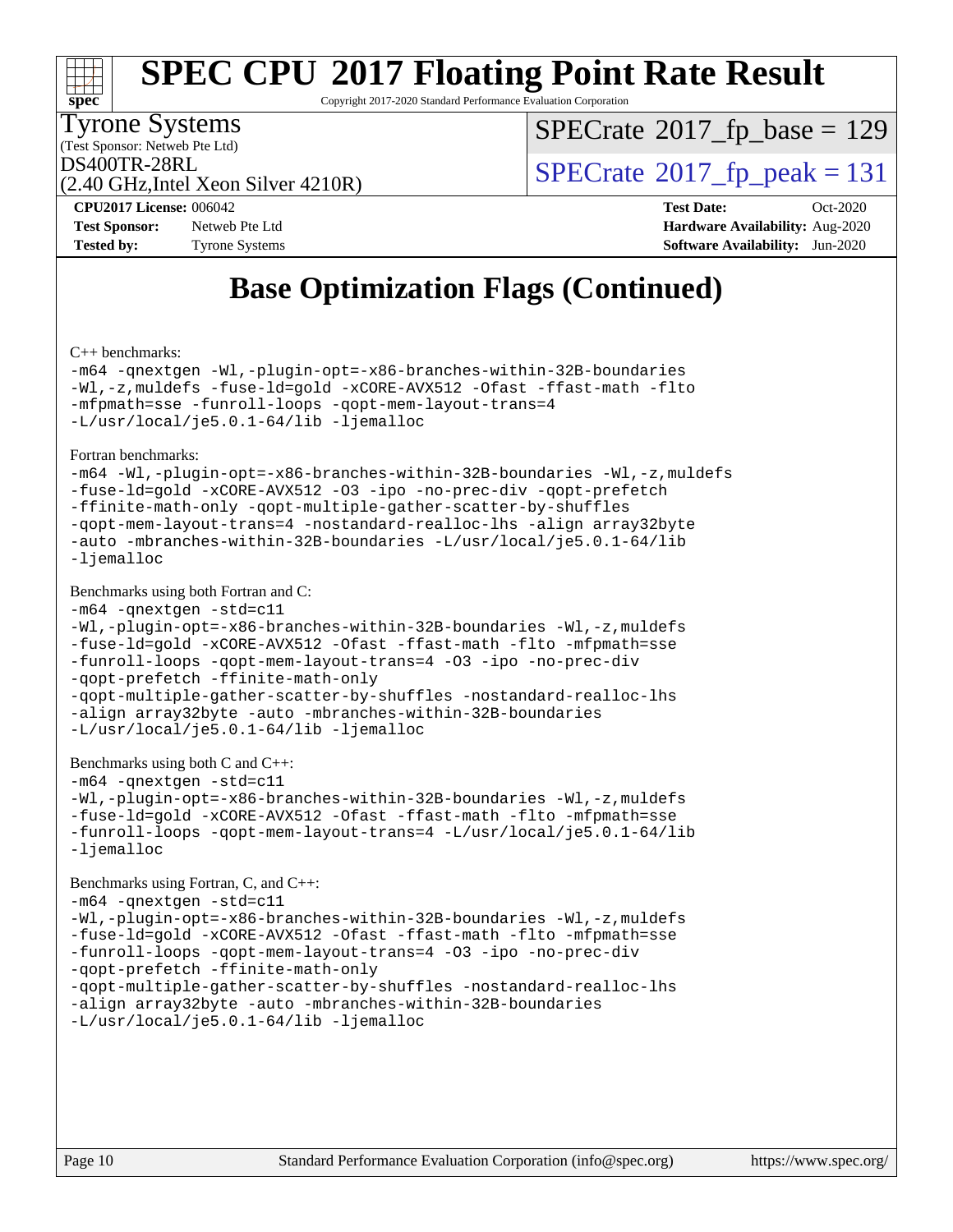| <b>SPEC CPU®2017 Floating Point Rate Result</b> |
|-------------------------------------------------|
|-------------------------------------------------|

Copyright 2017-2020 Standard Performance Evaluation Corporation

### Tyrone Systems

(Test Sponsor: Netweb Pte Ltd) (2.40 GHz,Intel Xeon Silver 4210R)  $SPECrate$ <sup>®</sup>[2017\\_fp\\_base =](http://www.spec.org/auto/cpu2017/Docs/result-fields.html#SPECrate2017fpbase) 129

 $D$ S400TR-28RL<br>(2.40 GHz Intel Xeon Silver 4210R)  $S$ PECrate®[2017\\_fp\\_peak = 1](http://www.spec.org/auto/cpu2017/Docs/result-fields.html#SPECrate2017fppeak)31

**[Test Sponsor:](http://www.spec.org/auto/cpu2017/Docs/result-fields.html#TestSponsor)** Netweb Pte Ltd **[Hardware Availability:](http://www.spec.org/auto/cpu2017/Docs/result-fields.html#HardwareAvailability)** Aug-2020 **[Tested by:](http://www.spec.org/auto/cpu2017/Docs/result-fields.html#Testedby)** Tyrone Systems **[Software Availability:](http://www.spec.org/auto/cpu2017/Docs/result-fields.html#SoftwareAvailability)** Jun-2020

**[CPU2017 License:](http://www.spec.org/auto/cpu2017/Docs/result-fields.html#CPU2017License)** 006042 **[Test Date:](http://www.spec.org/auto/cpu2017/Docs/result-fields.html#TestDate)** Oct-2020

### **[Peak Compiler Invocation](http://www.spec.org/auto/cpu2017/Docs/result-fields.html#PeakCompilerInvocation)**

[C benchmarks:](http://www.spec.org/auto/cpu2017/Docs/result-fields.html#Cbenchmarks)

[icc](http://www.spec.org/cpu2017/results/res2020q4/cpu2017-20201012-24151.flags.html#user_CCpeak_intel_icc_66fc1ee009f7361af1fbd72ca7dcefbb700085f36577c54f309893dd4ec40d12360134090235512931783d35fd58c0460139e722d5067c5574d8eaf2b3e37e92)

**[spec](http://www.spec.org/)**

[C++ benchmarks](http://www.spec.org/auto/cpu2017/Docs/result-fields.html#CXXbenchmarks): [icpc](http://www.spec.org/cpu2017/results/res2020q4/cpu2017-20201012-24151.flags.html#user_CXXpeak_intel_icpc_c510b6838c7f56d33e37e94d029a35b4a7bccf4766a728ee175e80a419847e808290a9b78be685c44ab727ea267ec2f070ec5dc83b407c0218cded6866a35d07)

[Fortran benchmarks:](http://www.spec.org/auto/cpu2017/Docs/result-fields.html#Fortranbenchmarks) [ifort](http://www.spec.org/cpu2017/results/res2020q4/cpu2017-20201012-24151.flags.html#user_FCpeak_intel_ifort_8111460550e3ca792625aed983ce982f94888b8b503583aa7ba2b8303487b4d8a21a13e7191a45c5fd58ff318f48f9492884d4413fa793fd88dd292cad7027ca)

[Benchmarks using both Fortran and C:](http://www.spec.org/auto/cpu2017/Docs/result-fields.html#BenchmarksusingbothFortranandC) [ifort](http://www.spec.org/cpu2017/results/res2020q4/cpu2017-20201012-24151.flags.html#user_CC_FCpeak_intel_ifort_8111460550e3ca792625aed983ce982f94888b8b503583aa7ba2b8303487b4d8a21a13e7191a45c5fd58ff318f48f9492884d4413fa793fd88dd292cad7027ca) [icc](http://www.spec.org/cpu2017/results/res2020q4/cpu2017-20201012-24151.flags.html#user_CC_FCpeak_intel_icc_66fc1ee009f7361af1fbd72ca7dcefbb700085f36577c54f309893dd4ec40d12360134090235512931783d35fd58c0460139e722d5067c5574d8eaf2b3e37e92)

[Benchmarks using both C and C++](http://www.spec.org/auto/cpu2017/Docs/result-fields.html#BenchmarksusingbothCandCXX): [icpc](http://www.spec.org/cpu2017/results/res2020q4/cpu2017-20201012-24151.flags.html#user_CC_CXXpeak_intel_icpc_c510b6838c7f56d33e37e94d029a35b4a7bccf4766a728ee175e80a419847e808290a9b78be685c44ab727ea267ec2f070ec5dc83b407c0218cded6866a35d07) [icc](http://www.spec.org/cpu2017/results/res2020q4/cpu2017-20201012-24151.flags.html#user_CC_CXXpeak_intel_icc_66fc1ee009f7361af1fbd72ca7dcefbb700085f36577c54f309893dd4ec40d12360134090235512931783d35fd58c0460139e722d5067c5574d8eaf2b3e37e92)

[Benchmarks using Fortran, C, and C++:](http://www.spec.org/auto/cpu2017/Docs/result-fields.html#BenchmarksusingFortranCandCXX) [icpc](http://www.spec.org/cpu2017/results/res2020q4/cpu2017-20201012-24151.flags.html#user_CC_CXX_FCpeak_intel_icpc_c510b6838c7f56d33e37e94d029a35b4a7bccf4766a728ee175e80a419847e808290a9b78be685c44ab727ea267ec2f070ec5dc83b407c0218cded6866a35d07) [icc](http://www.spec.org/cpu2017/results/res2020q4/cpu2017-20201012-24151.flags.html#user_CC_CXX_FCpeak_intel_icc_66fc1ee009f7361af1fbd72ca7dcefbb700085f36577c54f309893dd4ec40d12360134090235512931783d35fd58c0460139e722d5067c5574d8eaf2b3e37e92) [ifort](http://www.spec.org/cpu2017/results/res2020q4/cpu2017-20201012-24151.flags.html#user_CC_CXX_FCpeak_intel_ifort_8111460550e3ca792625aed983ce982f94888b8b503583aa7ba2b8303487b4d8a21a13e7191a45c5fd58ff318f48f9492884d4413fa793fd88dd292cad7027ca)

### **[Peak Portability Flags](http://www.spec.org/auto/cpu2017/Docs/result-fields.html#PeakPortabilityFlags)**

Same as Base Portability Flags

## **[Peak Optimization Flags](http://www.spec.org/auto/cpu2017/Docs/result-fields.html#PeakOptimizationFlags)**

[C benchmarks](http://www.spec.org/auto/cpu2017/Docs/result-fields.html#Cbenchmarks):

519.lbm\_r: basepeak = yes

538.imagick\_r: basepeak = yes

544.nab\_r: basepeak = yes

[C++ benchmarks:](http://www.spec.org/auto/cpu2017/Docs/result-fields.html#CXXbenchmarks)

508.namd\_r: basepeak = yes

| 510.parest_r: $-m64$ -qnextgen                          |
|---------------------------------------------------------|
| $-Wl$ ,-plugin-opt=-x86-branches-within-32B-boundaries  |
| $-Wl$ ,-z, muldefs -fuse-ld=qold -xCORE-AVX512 -Ofast   |
| -ffast-math -flto -mfpmath=sse -funroll-loops           |
| $-q$ opt-mem-layout-trans=4 -L/usr/local/je5.0.1-64/lib |
| $-l$ jemalloc                                           |

**(Continued on next page)**

Page 11 Standard Performance Evaluation Corporation [\(info@spec.org\)](mailto:info@spec.org) <https://www.spec.org/>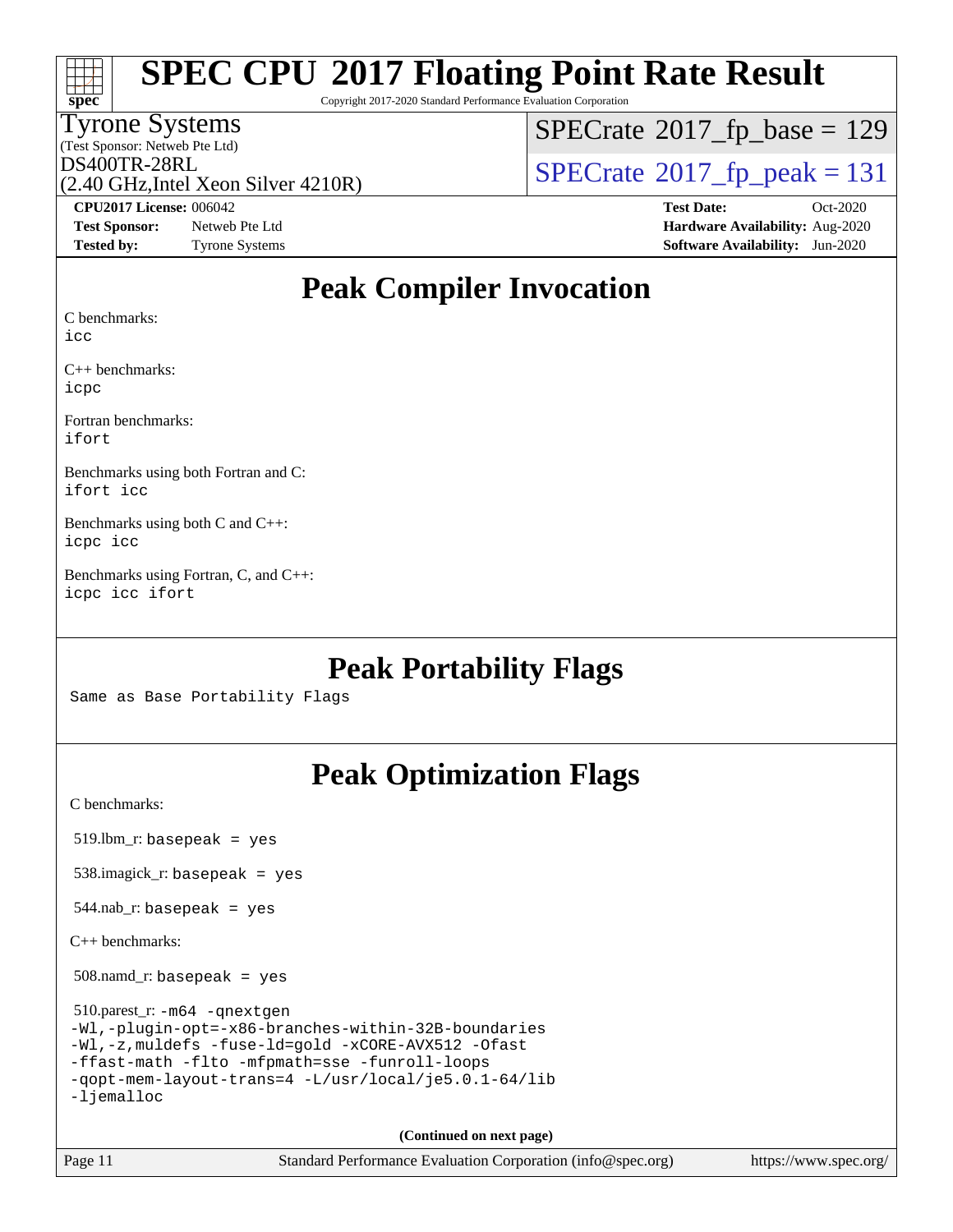#### **[spec](http://www.spec.org/) [SPEC CPU](http://www.spec.org/auto/cpu2017/Docs/result-fields.html#SPECCPU2017FloatingPointRateResult)[2017 Floating Point Rate Result](http://www.spec.org/auto/cpu2017/Docs/result-fields.html#SPECCPU2017FloatingPointRateResult)** Copyright 2017-2020 Standard Performance Evaluation Corporation (Test Sponsor: Netweb Pte Ltd) Tyrone Systems (2.40 GHz,Intel Xeon Silver 4210R)  $DS400TR-28RL$ <br>(2.40 GHz Intel Xeon Silver 4210R)  $SPECrate@2017_fp\_peak = 131$  $SPECrate@2017_fp\_peak = 131$  $SPECTate$ <sup>®</sup>[2017\\_fp\\_base =](http://www.spec.org/auto/cpu2017/Docs/result-fields.html#SPECrate2017fpbase) 129 **[CPU2017 License:](http://www.spec.org/auto/cpu2017/Docs/result-fields.html#CPU2017License)** 006042 **[Test Date:](http://www.spec.org/auto/cpu2017/Docs/result-fields.html#TestDate)** Oct-2020 **[Test Sponsor:](http://www.spec.org/auto/cpu2017/Docs/result-fields.html#TestSponsor)** Netweb Pte Ltd **[Hardware Availability:](http://www.spec.org/auto/cpu2017/Docs/result-fields.html#HardwareAvailability)** Aug-2020 **[Tested by:](http://www.spec.org/auto/cpu2017/Docs/result-fields.html#Testedby)** Tyrone Systems **[Software Availability:](http://www.spec.org/auto/cpu2017/Docs/result-fields.html#SoftwareAvailability)** Jun-2020 **[Peak Optimization Flags \(Continued\)](http://www.spec.org/auto/cpu2017/Docs/result-fields.html#PeakOptimizationFlags)** [Fortran benchmarks](http://www.spec.org/auto/cpu2017/Docs/result-fields.html#Fortranbenchmarks): 503.bwaves\_r: [-m64](http://www.spec.org/cpu2017/results/res2020q4/cpu2017-20201012-24151.flags.html#user_peakFCLD503_bwaves_r_m64-icc) [-Wl,-plugin-opt=-x86-branches-within-32B-boundaries](http://www.spec.org/cpu2017/results/res2020q4/cpu2017-20201012-24151.flags.html#user_peakLDFLAGS503_bwaves_r_f-x86-branches-within-32B-boundaries_0098b4e4317ae60947b7b728078a624952a08ac37a3c797dfb4ffeb399e0c61a9dd0f2f44ce917e9361fb9076ccb15e7824594512dd315205382d84209e912f3) [-Wl,-z,muldefs](http://www.spec.org/cpu2017/results/res2020q4/cpu2017-20201012-24151.flags.html#user_peakEXTRA_LDFLAGS503_bwaves_r_link_force_multiple1_b4cbdb97b34bdee9ceefcfe54f4c8ea74255f0b02a4b23e853cdb0e18eb4525ac79b5a88067c842dd0ee6996c24547a27a4b99331201badda8798ef8a743f577) [-fuse-ld=gold](http://www.spec.org/cpu2017/results/res2020q4/cpu2017-20201012-24151.flags.html#user_peakEXTRA_LDFLAGS503_bwaves_r_f-fuse-ld_920b3586e2b8c6e0748b9c84fa9b744736ba725a32cab14ad8f3d4ad28eecb2f59d1144823d2e17006539a88734fe1fc08fc3035f7676166309105a78aaabc32) [-xCORE-AVX512](http://www.spec.org/cpu2017/results/res2020q4/cpu2017-20201012-24151.flags.html#user_peakFOPTIMIZE503_bwaves_r_f-xCORE-AVX512) [-O3](http://www.spec.org/cpu2017/results/res2020q4/cpu2017-20201012-24151.flags.html#user_peakFOPTIMIZE503_bwaves_r_f-O3) [-ipo](http://www.spec.org/cpu2017/results/res2020q4/cpu2017-20201012-24151.flags.html#user_peakFOPTIMIZE503_bwaves_r_f-ipo) [-no-prec-div](http://www.spec.org/cpu2017/results/res2020q4/cpu2017-20201012-24151.flags.html#user_peakFOPTIMIZE503_bwaves_r_f-no-prec-div) [-qopt-prefetch](http://www.spec.org/cpu2017/results/res2020q4/cpu2017-20201012-24151.flags.html#user_peakFOPTIMIZE503_bwaves_r_f-qopt-prefetch) [-ffinite-math-only](http://www.spec.org/cpu2017/results/res2020q4/cpu2017-20201012-24151.flags.html#user_peakFOPTIMIZE503_bwaves_r_f_finite_math_only_cb91587bd2077682c4b38af759c288ed7c732db004271a9512da14a4f8007909a5f1427ecbf1a0fb78ff2a814402c6114ac565ca162485bbcae155b5e4258871) [-qopt-multiple-gather-scatter-by-shuffles](http://www.spec.org/cpu2017/results/res2020q4/cpu2017-20201012-24151.flags.html#user_peakFOPTIMIZE503_bwaves_r_f-qopt-multiple-gather-scatter-by-shuffles) [-qopt-mem-layout-trans=4](http://www.spec.org/cpu2017/results/res2020q4/cpu2017-20201012-24151.flags.html#user_peakFOPTIMIZE503_bwaves_r_f-qopt-mem-layout-trans_fa39e755916c150a61361b7846f310bcdf6f04e385ef281cadf3647acec3f0ae266d1a1d22d972a7087a248fd4e6ca390a3634700869573d231a252c784941a8) [-nostandard-realloc-lhs](http://www.spec.org/cpu2017/results/res2020q4/cpu2017-20201012-24151.flags.html#user_peakEXTRA_FOPTIMIZE503_bwaves_r_f_2003_std_realloc_82b4557e90729c0f113870c07e44d33d6f5a304b4f63d4c15d2d0f1fab99f5daaed73bdb9275d9ae411527f28b936061aa8b9c8f2d63842963b95c9dd6426b8a) [-align array32byte](http://www.spec.org/cpu2017/results/res2020q4/cpu2017-20201012-24151.flags.html#user_peakEXTRA_FOPTIMIZE503_bwaves_r_align_array32byte_b982fe038af199962ba9a80c053b8342c548c85b40b8e86eb3cc33dee0d7986a4af373ac2d51c3f7cf710a18d62fdce2948f201cd044323541f22fc0fffc51b6) [-auto](http://www.spec.org/cpu2017/results/res2020q4/cpu2017-20201012-24151.flags.html#user_peakEXTRA_FOPTIMIZE503_bwaves_r_f-auto) [-mbranches-within-32B-boundaries](http://www.spec.org/cpu2017/results/res2020q4/cpu2017-20201012-24151.flags.html#user_peakEXTRA_FOPTIMIZE503_bwaves_r_f-mbranches-within-32B-boundaries) [-L/usr/local/je5.0.1-64/lib](http://www.spec.org/cpu2017/results/res2020q4/cpu2017-20201012-24151.flags.html#user_peakEXTRA_LIBS503_bwaves_r_jemalloc_link_path64_4b10a636b7bce113509b17f3bd0d6226c5fb2346b9178c2d0232c14f04ab830f976640479e5c33dc2bcbbdad86ecfb6634cbbd4418746f06f368b512fced5394) [-ljemalloc](http://www.spec.org/cpu2017/results/res2020q4/cpu2017-20201012-24151.flags.html#user_peakEXTRA_LIBS503_bwaves_r_jemalloc_link_lib_d1249b907c500fa1c0672f44f562e3d0f79738ae9e3c4a9c376d49f265a04b9c99b167ecedbf6711b3085be911c67ff61f150a17b3472be731631ba4d0471706)  $549.$ fotonik $3d$ <sub>r</sub>: basepeak = yes 554.roms\_r: Same as 503.bwaves\_r [Benchmarks using both Fortran and C](http://www.spec.org/auto/cpu2017/Docs/result-fields.html#BenchmarksusingbothFortranandC): 521.wrf\_r:  $-\text{prof-qen}(pass 1)$   $-\text{prof-use}(pass 2)$   $-x\text{CORE-AVX512}$  [-O3](http://www.spec.org/cpu2017/results/res2020q4/cpu2017-20201012-24151.flags.html#user_peakCOPTIMIZEPASS1_COPTIMIZEPASS1_FOPTIMIZEPASS2_COPTIMIZEPASS2_FOPTIMIZE521_wrf_r_f-O3) [-ipo](http://www.spec.org/cpu2017/results/res2020q4/cpu2017-20201012-24151.flags.html#user_peakCOPTIMIZEPASS1_COPTIMIZEPASS1_FOPTIMIZEPASS2_COPTIMIZEPASS2_FOPTIMIZE521_wrf_r_f-ipo) [-no-prec-div](http://www.spec.org/cpu2017/results/res2020q4/cpu2017-20201012-24151.flags.html#user_peakCOPTIMIZEPASS1_COPTIMIZEPASS1_FOPTIMIZEPASS2_COPTIMIZEPASS2_FOPTIMIZE521_wrf_r_f-no-prec-div) [-qopt-prefetch](http://www.spec.org/cpu2017/results/res2020q4/cpu2017-20201012-24151.flags.html#user_peakCOPTIMIZEPASS1_COPTIMIZEPASS1_FOPTIMIZEPASS2_COPTIMIZEPASS2_FOPTIMIZE521_wrf_r_f-qopt-prefetch) [-ffinite-math-only](http://www.spec.org/cpu2017/results/res2020q4/cpu2017-20201012-24151.flags.html#user_peakCOPTIMIZEPASS1_COPTIMIZEPASS1_FOPTIMIZEPASS2_COPTIMIZEPASS2_FOPTIMIZE521_wrf_r_f_finite_math_only_cb91587bd2077682c4b38af759c288ed7c732db004271a9512da14a4f8007909a5f1427ecbf1a0fb78ff2a814402c6114ac565ca162485bbcae155b5e4258871) [-qopt-multiple-gather-scatter-by-shuffles](http://www.spec.org/cpu2017/results/res2020q4/cpu2017-20201012-24151.flags.html#user_peakCOPTIMIZEPASS1_COPTIMIZEPASS1_FOPTIMIZEPASS2_COPTIMIZEPASS2_FOPTIMIZE521_wrf_r_f-qopt-multiple-gather-scatter-by-shuffles) [-qopt-mem-layout-trans=4](http://www.spec.org/cpu2017/results/res2020q4/cpu2017-20201012-24151.flags.html#user_peakCOPTIMIZEFOPTIMIZEPASS1_COPTIMIZEPASS1_FOPTIMIZEPASS2_COPTIMIZEPASS2_FOPTIMIZE521_wrf_r_f-qopt-mem-layout-trans_fa39e755916c150a61361b7846f310bcdf6f04e385ef281cadf3647acec3f0ae266d1a1d22d972a7087a248fd4e6ca390a3634700869573d231a252c784941a8) [-mbranches-within-32B-boundaries](http://www.spec.org/cpu2017/results/res2020q4/cpu2017-20201012-24151.flags.html#user_peakEXTRA_COPTIMIZEEXTRA_FOPTIMIZE521_wrf_r_f-mbranches-within-32B-boundaries) [-nostandard-realloc-lhs](http://www.spec.org/cpu2017/results/res2020q4/cpu2017-20201012-24151.flags.html#user_peakEXTRA_FOPTIMIZE521_wrf_r_f_2003_std_realloc_82b4557e90729c0f113870c07e44d33d6f5a304b4f63d4c15d2d0f1fab99f5daaed73bdb9275d9ae411527f28b936061aa8b9c8f2d63842963b95c9dd6426b8a) [-align array32byte](http://www.spec.org/cpu2017/results/res2020q4/cpu2017-20201012-24151.flags.html#user_peakEXTRA_FOPTIMIZE521_wrf_r_align_array32byte_b982fe038af199962ba9a80c053b8342c548c85b40b8e86eb3cc33dee0d7986a4af373ac2d51c3f7cf710a18d62fdce2948f201cd044323541f22fc0fffc51b6) [-auto](http://www.spec.org/cpu2017/results/res2020q4/cpu2017-20201012-24151.flags.html#user_peakEXTRA_FOPTIMIZE521_wrf_r_f-auto) [-L/usr/local/je5.0.1-64/lib](http://www.spec.org/cpu2017/results/res2020q4/cpu2017-20201012-24151.flags.html#user_peakEXTRA_LIBS521_wrf_r_jemalloc_link_path64_4b10a636b7bce113509b17f3bd0d6226c5fb2346b9178c2d0232c14f04ab830f976640479e5c33dc2bcbbdad86ecfb6634cbbd4418746f06f368b512fced5394) [-ljemalloc](http://www.spec.org/cpu2017/results/res2020q4/cpu2017-20201012-24151.flags.html#user_peakEXTRA_LIBS521_wrf_r_jemalloc_link_lib_d1249b907c500fa1c0672f44f562e3d0f79738ae9e3c4a9c376d49f265a04b9c99b167ecedbf6711b3085be911c67ff61f150a17b3472be731631ba4d0471706) 527.cam4\_r: basepeak = yes [Benchmarks using both C and C++](http://www.spec.org/auto/cpu2017/Docs/result-fields.html#BenchmarksusingbothCandCXX): 511.povray\_r: [-prof-gen](http://www.spec.org/cpu2017/results/res2020q4/cpu2017-20201012-24151.flags.html#user_peakPASS1_CFLAGSPASS1_CXXFLAGSPASS1_LDFLAGS511_povray_r_prof_gen_5aa4926d6013ddb2a31985c654b3eb18169fc0c6952a63635c234f711e6e63dd76e94ad52365559451ec499a2cdb89e4dc58ba4c67ef54ca681ffbe1461d6b36)(pass 1) [-prof-use](http://www.spec.org/cpu2017/results/res2020q4/cpu2017-20201012-24151.flags.html#user_peakPASS2_CFLAGSPASS2_CXXFLAGSPASS2_LDFLAGS511_povray_r_prof_use_1a21ceae95f36a2b53c25747139a6c16ca95bd9def2a207b4f0849963b97e94f5260e30a0c64f4bb623698870e679ca08317ef8150905d41bd88c6f78df73f19)(pass 2) [-xCORE-AVX512](http://www.spec.org/cpu2017/results/res2020q4/cpu2017-20201012-24151.flags.html#user_peakCOPTIMIZECXXOPTIMIZEPASS2_COPTIMIZEPASS2_CXXOPTIMIZE511_povray_r_f-xCORE-AVX512) [-O3](http://www.spec.org/cpu2017/results/res2020q4/cpu2017-20201012-24151.flags.html#user_peakCOPTIMIZECXXOPTIMIZEPASS1_COPTIMIZEPASS1_CXXOPTIMIZEPASS2_COPTIMIZEPASS2_CXXOPTIMIZE511_povray_r_f-O3) [-ipo](http://www.spec.org/cpu2017/results/res2020q4/cpu2017-20201012-24151.flags.html#user_peakCOPTIMIZECXXOPTIMIZEPASS1_COPTIMIZEPASS1_CXXOPTIMIZEPASS2_COPTIMIZEPASS2_CXXOPTIMIZE511_povray_r_f-ipo) [-no-prec-div](http://www.spec.org/cpu2017/results/res2020q4/cpu2017-20201012-24151.flags.html#user_peakCOPTIMIZECXXOPTIMIZEPASS1_COPTIMIZEPASS1_CXXOPTIMIZEPASS2_COPTIMIZEPASS2_CXXOPTIMIZE511_povray_r_f-no-prec-div) [-qopt-prefetch](http://www.spec.org/cpu2017/results/res2020q4/cpu2017-20201012-24151.flags.html#user_peakCOPTIMIZECXXOPTIMIZEPASS1_COPTIMIZEPASS1_CXXOPTIMIZEPASS2_COPTIMIZEPASS2_CXXOPTIMIZE511_povray_r_f-qopt-prefetch) [-ffinite-math-only](http://www.spec.org/cpu2017/results/res2020q4/cpu2017-20201012-24151.flags.html#user_peakCOPTIMIZECXXOPTIMIZEPASS1_COPTIMIZEPASS1_CXXOPTIMIZEPASS2_COPTIMIZEPASS2_CXXOPTIMIZE511_povray_r_f_finite_math_only_cb91587bd2077682c4b38af759c288ed7c732db004271a9512da14a4f8007909a5f1427ecbf1a0fb78ff2a814402c6114ac565ca162485bbcae155b5e4258871) [-qopt-multiple-gather-scatter-by-shuffles](http://www.spec.org/cpu2017/results/res2020q4/cpu2017-20201012-24151.flags.html#user_peakCOPTIMIZECXXOPTIMIZEPASS1_COPTIMIZEPASS1_CXXOPTIMIZEPASS2_COPTIMIZEPASS2_CXXOPTIMIZE511_povray_r_f-qopt-multiple-gather-scatter-by-shuffles) [-qopt-mem-layout-trans=4](http://www.spec.org/cpu2017/results/res2020q4/cpu2017-20201012-24151.flags.html#user_peakCOPTIMIZECXXOPTIMIZEPASS1_COPTIMIZEPASS1_CXXOPTIMIZEPASS2_COPTIMIZEPASS2_CXXOPTIMIZE511_povray_r_f-qopt-mem-layout-trans_fa39e755916c150a61361b7846f310bcdf6f04e385ef281cadf3647acec3f0ae266d1a1d22d972a7087a248fd4e6ca390a3634700869573d231a252c784941a8) [-mbranches-within-32B-boundaries](http://www.spec.org/cpu2017/results/res2020q4/cpu2017-20201012-24151.flags.html#user_peakEXTRA_COPTIMIZEEXTRA_CXXOPTIMIZE511_povray_r_f-mbranches-within-32B-boundaries) [-L/usr/local/je5.0.1-64/lib](http://www.spec.org/cpu2017/results/res2020q4/cpu2017-20201012-24151.flags.html#user_peakEXTRA_LIBS511_povray_r_jemalloc_link_path64_4b10a636b7bce113509b17f3bd0d6226c5fb2346b9178c2d0232c14f04ab830f976640479e5c33dc2bcbbdad86ecfb6634cbbd4418746f06f368b512fced5394) [-ljemalloc](http://www.spec.org/cpu2017/results/res2020q4/cpu2017-20201012-24151.flags.html#user_peakEXTRA_LIBS511_povray_r_jemalloc_link_lib_d1249b907c500fa1c0672f44f562e3d0f79738ae9e3c4a9c376d49f265a04b9c99b167ecedbf6711b3085be911c67ff61f150a17b3472be731631ba4d0471706) 526.blender\_r: basepeak = yes [Benchmarks using Fortran, C, and C++:](http://www.spec.org/auto/cpu2017/Docs/result-fields.html#BenchmarksusingFortranCandCXX) 507.cactuBSSN\_r: basepeak = yes [The flags files that were used to format this result can be browsed at](tmsearch) [http://www.spec.org/cpu2017/flags/Intel-ic19.1u1-official-linux64\\_revA.html](http://www.spec.org/cpu2017/flags/Intel-ic19.1u1-official-linux64_revA.html) <http://www.spec.org/cpu2017/flags/TyroneIT-Platform-Settings-V1-CLX-revA.html>